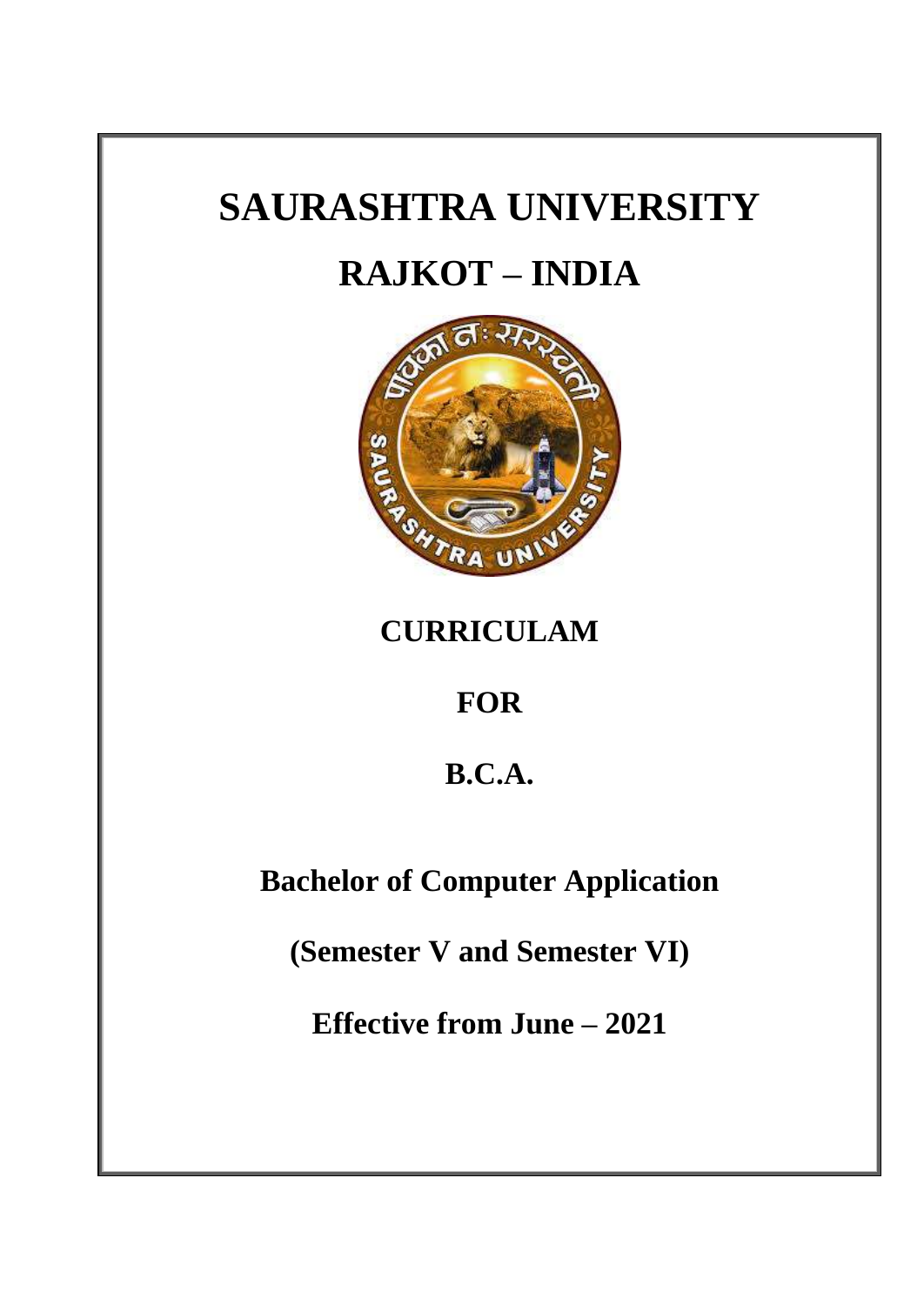|                | <b>B.C.A.</b> (Semester $-V$ )                                             |                                                                   |                                            |  |  |  |
|----------------|----------------------------------------------------------------------------|-------------------------------------------------------------------|--------------------------------------------|--|--|--|
| SR.NO          | <b>SUBJECT</b>                                                             | <b>NO. OF</b><br><b>THEORY</b><br><b>LECT. PER</b><br><b>WEEK</b> | <b>NO. OF PRACTICAL PER</b><br><b>WEEK</b> |  |  |  |
| $\mathbf{1}$   | $CS - 25$<br>Advance Java<br>Programming (J2EE)                            | 5                                                                 | 6                                          |  |  |  |
| $\overline{2}$ | $CS - 26$<br>Programming with<br>ASP.NET                                   | 5                                                                 | 6                                          |  |  |  |
| 3              | $CS - 27$<br>Web Searching Technology<br>and Search Engine<br>Optimization | 5                                                                 | 3                                          |  |  |  |
| 4              | $CS - 28$<br>Practical - 1<br>(based on CS-25)                             |                                                                   | 6                                          |  |  |  |
| 5              | $CS - 29$<br>Practical - 2<br>(based On CS-26 and CS-<br>27)               |                                                                   | 6                                          |  |  |  |
| 6              | $CS - 30$<br>Project Viva                                                  |                                                                   | 6                                          |  |  |  |

Note:

- 1. Credit of each subject is 5. Total credit of semester is 36.
- 2. Total marks of each theory paper are 100 (university examination 70 marks + internal examination 30 marks).
- 3. Total marks of each practical and project-viva paper are 100. No internal examination marks in practical and project-viva papers.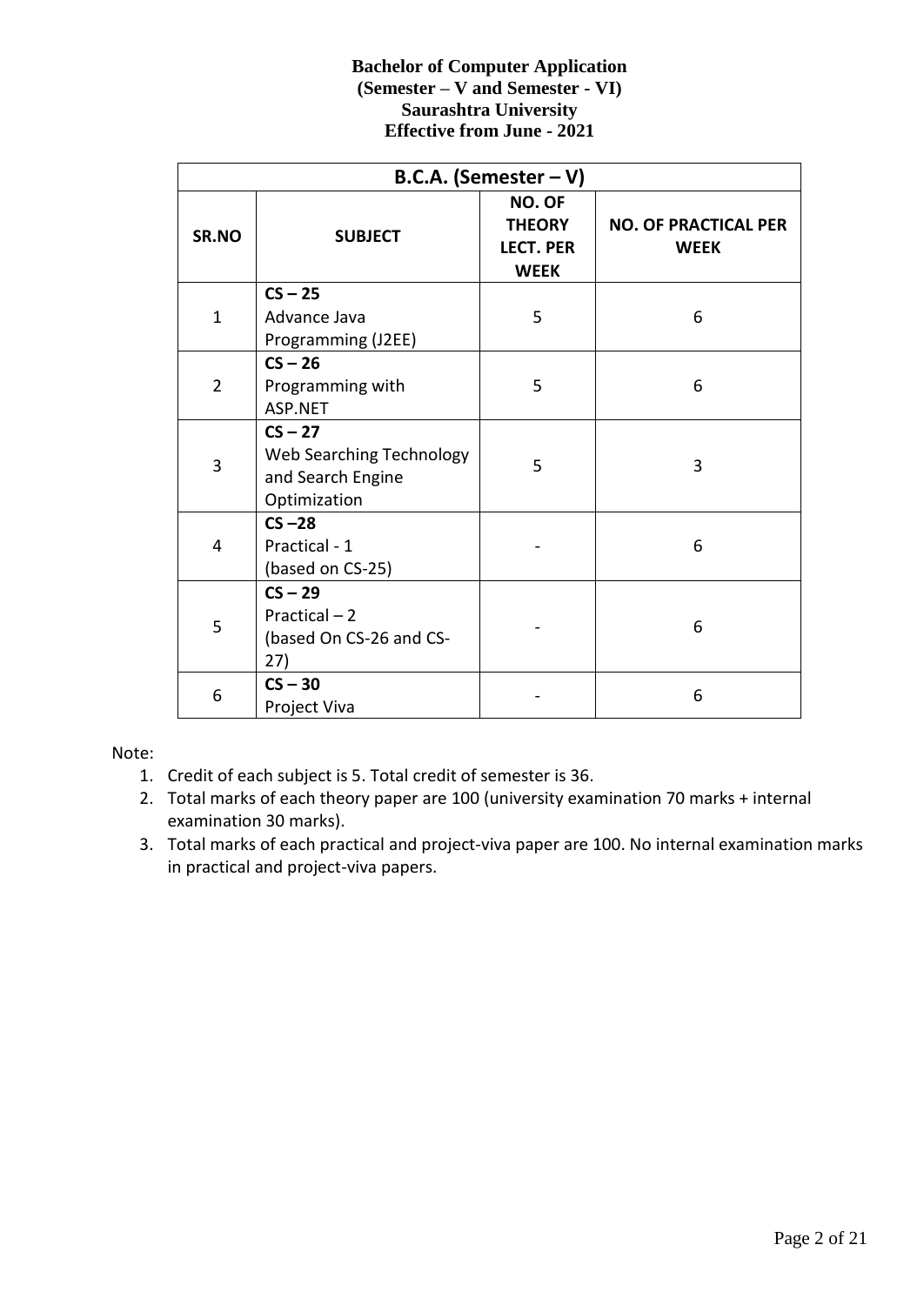| <b>Course Outcomes</b>                                                              |  |  |  |  |
|-------------------------------------------------------------------------------------|--|--|--|--|
| 1. Understand and implements RMI, JSP & JDBC applications.                          |  |  |  |  |
| 2. Understand and apply the concept of servlet for developments.                    |  |  |  |  |
| 3. Understand different listeners and interface which used for servlet programming. |  |  |  |  |
| 4. Understand and apply the concept of jsp program for developments.                |  |  |  |  |
| 5. Understand and apply concept of MVC and tag Libraries.                           |  |  |  |  |

|           |                                                                                | <b>CS-25 Advanced Java Programming (J2EE)</b>                                                                                                                                                                                                                                                                                                                                                                                                                                                                                                                                                                                                                                                                                                                                                                                                                   |                   |                                  |
|-----------|--------------------------------------------------------------------------------|-----------------------------------------------------------------------------------------------------------------------------------------------------------------------------------------------------------------------------------------------------------------------------------------------------------------------------------------------------------------------------------------------------------------------------------------------------------------------------------------------------------------------------------------------------------------------------------------------------------------------------------------------------------------------------------------------------------------------------------------------------------------------------------------------------------------------------------------------------------------|-------------------|----------------------------------|
| Sr.<br>No | <b>Topics</b>                                                                  | <b>Details</b>                                                                                                                                                                                                                                                                                                                                                                                                                                                                                                                                                                                                                                                                                                                                                                                                                                                  | Weightage<br>in % | <b>Approx</b><br><b>Lectures</b> |
| 1         | The J2EE<br>Platform,<br><b>JDBC</b> (Java<br><b>Database</b><br>Connectivity) | Introduction to J2EE<br><b>Enterprise Architecture Styles:</b><br>Two-Tier Architecture<br>Three-Tier Architecture<br>N-Tier Architecture<br>٠<br><b>Enterprise Architecture</b><br>The J2EE Platform<br>Introduction to J2EE APIs (Servlet, JSP, EJB, JMS,<br>JavaMail, JSF, JNDI)<br><b>Introduction to Containers</b><br>Tomcat as a Web Container<br>Introduction of JDBC<br><b>JDBC Architecture</b><br>Data types in JDBC<br><b>Processing Queries</b><br><b>Database Exception Handling</b><br>Discuss types of drivers<br>JDBC Introduction and Need for JDBC<br><b>JDBC Architecture</b><br>Types of JDBC Drivers<br>JDBC API for Database Connectivity (java.sql<br>package)<br>Statement, PreparedStatement<br>CallableStatement<br>ResultSetMetaData<br>DatabaseMetaData<br>Other JDBC APIs<br>Connecting with Databases (MySQL, Access,<br>Oracle) | 20                | 12                               |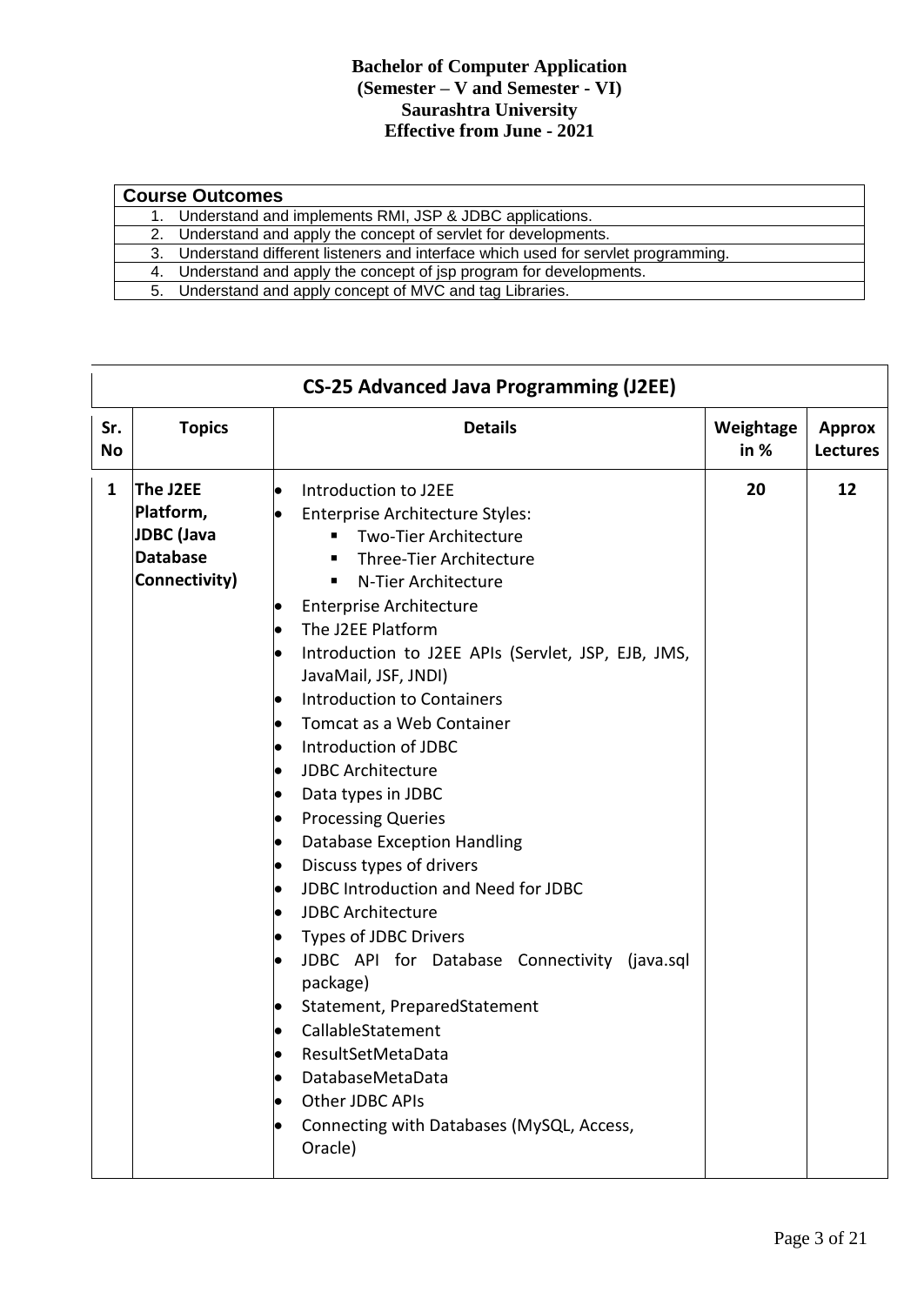| $\overline{2}$ | <b>RMI</b><br><b>Servlet</b> | <b>RMI</b> overview<br>RMI architecture<br>Stub and Skeleton<br>Developing and Executing RMI application<br>Servlet Introduction<br>Architecture of a Servlet<br>$\bullet$<br>Servlet API (Javax.servlet and avax.servlet.http)<br>$\bullet$<br>Servlet Life Cycle<br>$\bullet$<br>Developing and Deploying Servlets<br>Handling Servlet Requests and Responses<br><b>Reading Initialization Parameters</b><br>Session Tracking Approaches (URL Rewriting, Hidden<br>Form Fields, Cookies, Session API)<br>Servlet Collaboration<br>$\bullet$<br>Servlet with JDBC                                                                                                                                                                   | 20 | 12 |
|----------------|------------------------------|--------------------------------------------------------------------------------------------------------------------------------------------------------------------------------------------------------------------------------------------------------------------------------------------------------------------------------------------------------------------------------------------------------------------------------------------------------------------------------------------------------------------------------------------------------------------------------------------------------------------------------------------------------------------------------------------------------------------------------------|----|----|
| 3              | JSP,<br><b>Java Beans</b>    | Introduction to JSP and JSP Basics<br>JSP vs. Servlet<br>JSP Architecture<br>Life cycle of JSP<br>Elements:<br><b>JSP</b><br>Elements,<br>Directive<br>Scripting<br>Elements, Action Elements<br>Directives Elements (page, include, taglib)<br>Scripting Elements (Declaration, scriptlet,<br>٠<br>expression)<br>Action Elements (JSP:param, JSP:include,<br>٠<br>JSP:Forward, JSP:plugin)<br>JSP Implicit Objects<br><b>JSP Scope</b><br>Including and Forwarding from JSP Pages<br>include Action<br>forward Action<br>Working with Session & Cookie in JSP<br>$\bullet$<br>Error Handling and Exception Handling with JSP<br>JDBC with JSP<br>JavaBean Properties<br>JavaBean Methods<br>Common JavaBean packaging<br>$\bullet$ | 20 | 12 |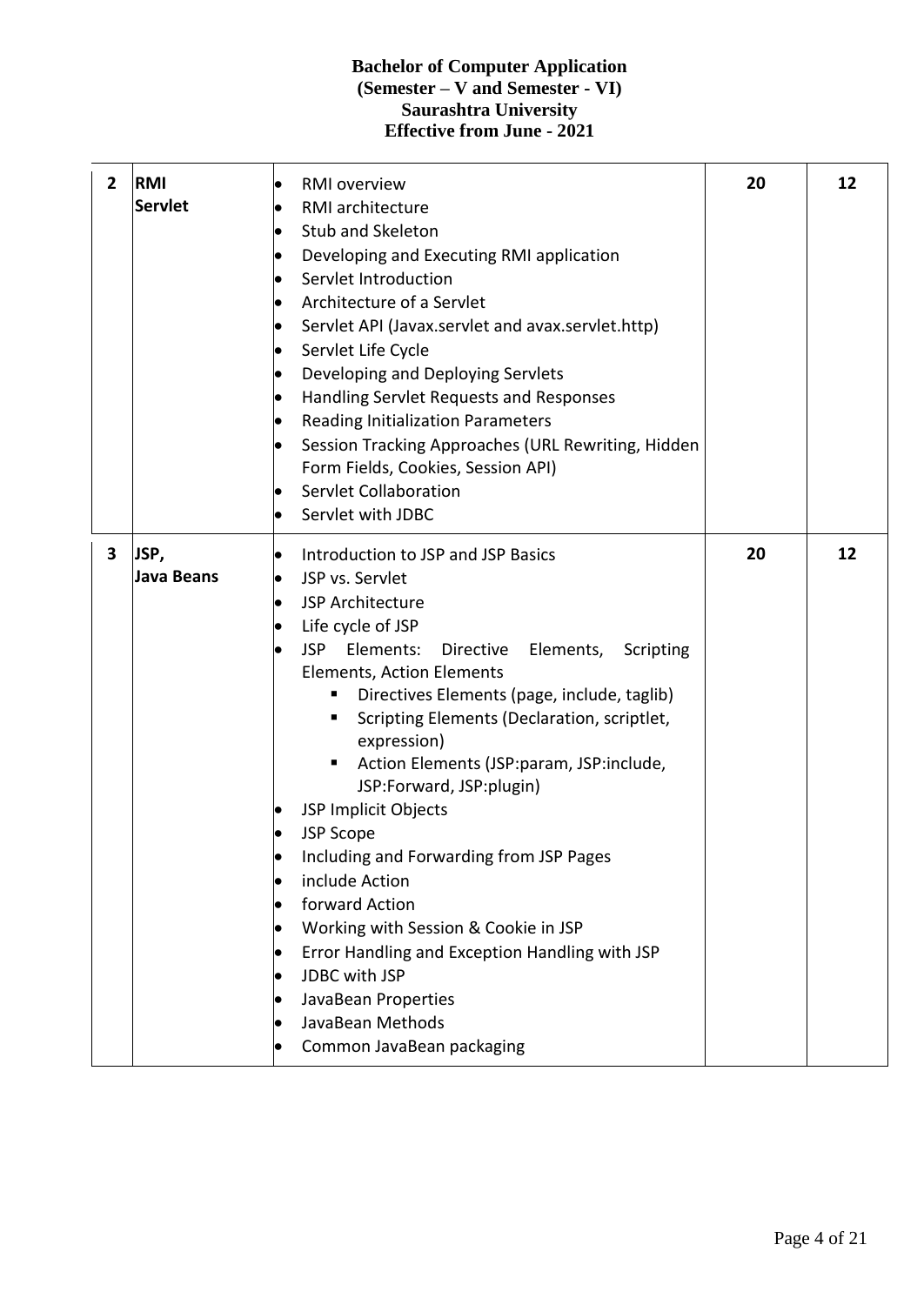| 4 | <b>MVC</b><br>Architecture,<br>EJB,<br><b>Hibernate</b> | Introduction to MVC<br>Implementation of MVC Architecture<br>Introduction<br><b>Benefits of EJB</b><br>Restriction on EJB<br>Types of EJB<br><b>Session Beans</b><br><b>Entity Beans</b><br>Message-driven beans<br>Timer service<br>Introduction to Hibernate<br>Need for hibernate<br>Features of hibernate<br>Disadvantages of Hibernate<br><b>Exploring Hibernate Architecture</b><br>Downloading and Configuring and necessary files<br>to Hibernate in Eclipse<br>Jars files of hibernate.<br>Hibernate Configuration file<br>$\bullet$<br><b>Hibernate Mapping file</b><br><b>Basic Example of Hibernate</b><br>Annotation<br>Hibernate Inheritance<br><b>Inheritance Annotations</b><br><b>Hibernate Sessions</b> | 20  | 12 |
|---|---------------------------------------------------------|---------------------------------------------------------------------------------------------------------------------------------------------------------------------------------------------------------------------------------------------------------------------------------------------------------------------------------------------------------------------------------------------------------------------------------------------------------------------------------------------------------------------------------------------------------------------------------------------------------------------------------------------------------------------------------------------------------------------------|-----|----|
| 5 | Spring,<br><b>Struts</b>                                | Introduction of Spring Framework<br>Spring Architecture<br>Spring Framework definition<br>Spring & MVC<br>Spring Context definition<br>Inversion of Control (IoC) in Spring<br>Aspect Oriented programming in Spring (AOP)<br><b>Understanding Struts Framework</b><br>Comparision with MVC using RequestDispatcher<br>and the EL<br><b>Struts Flow of Control</b><br>Processing Requests with Action Objects<br>Handling Request Parameters with FormBeans<br>Prepopulating and Redisplaying Input Forms<br><b>Using Properties Files</b>                                                                                                                                                                                | 20  | 12 |
|   |                                                         | Total                                                                                                                                                                                                                                                                                                                                                                                                                                                                                                                                                                                                                                                                                                                     | 100 | 60 |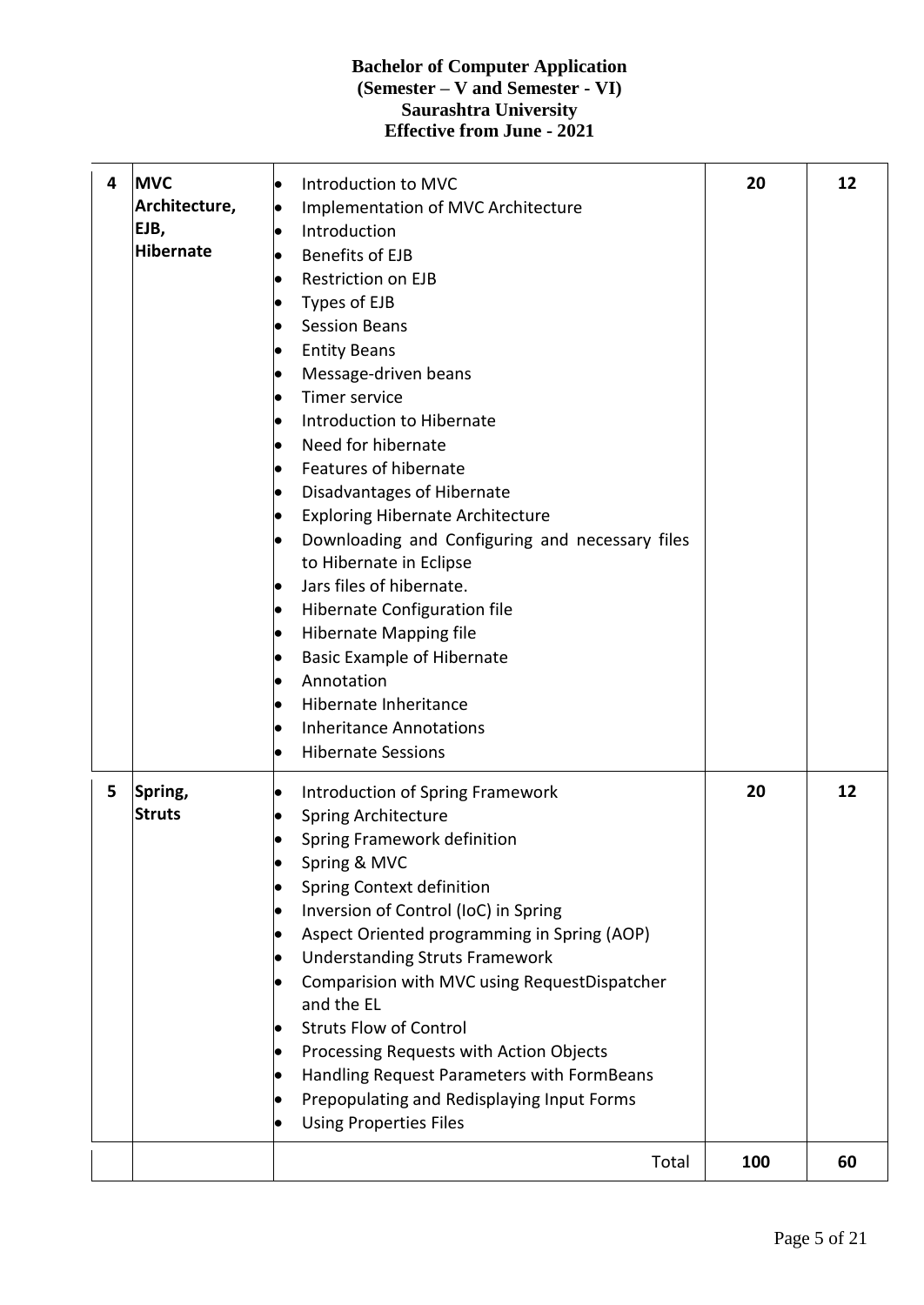#### **Reference Books:**

- (1) Java Complete Reference  $11<sup>th</sup>$  Edition Herbert Schildt, Oracle Press
- (2) Java Server Programming For Professionals, Ivan Bayross, Sharanam Shah Shroff publication
- (3) Developing Java Servlets Techmedia
- (4) JSP Beginner's Guide Tata McGraw Hill by Gary Bolling, Bharathi Nataragan
- (5) Spring and Hibernate, K. Santosh Kumar, Tata McGraw-Hill
- (6) Hibernate Made Easy: Simplified Data Persistence with Hibernate and JPA (Java Persistence API) Annotations by Cameron Wallace McKenzie, Kerri Sheehan
- (7) Spring Framework: A Step by Step Approach for Learning Spring Framework CreateSpace Independent Publishing Platform
- (8) Beginning Hibernate Second Edition By Jeff Linwood, Dave Minte APress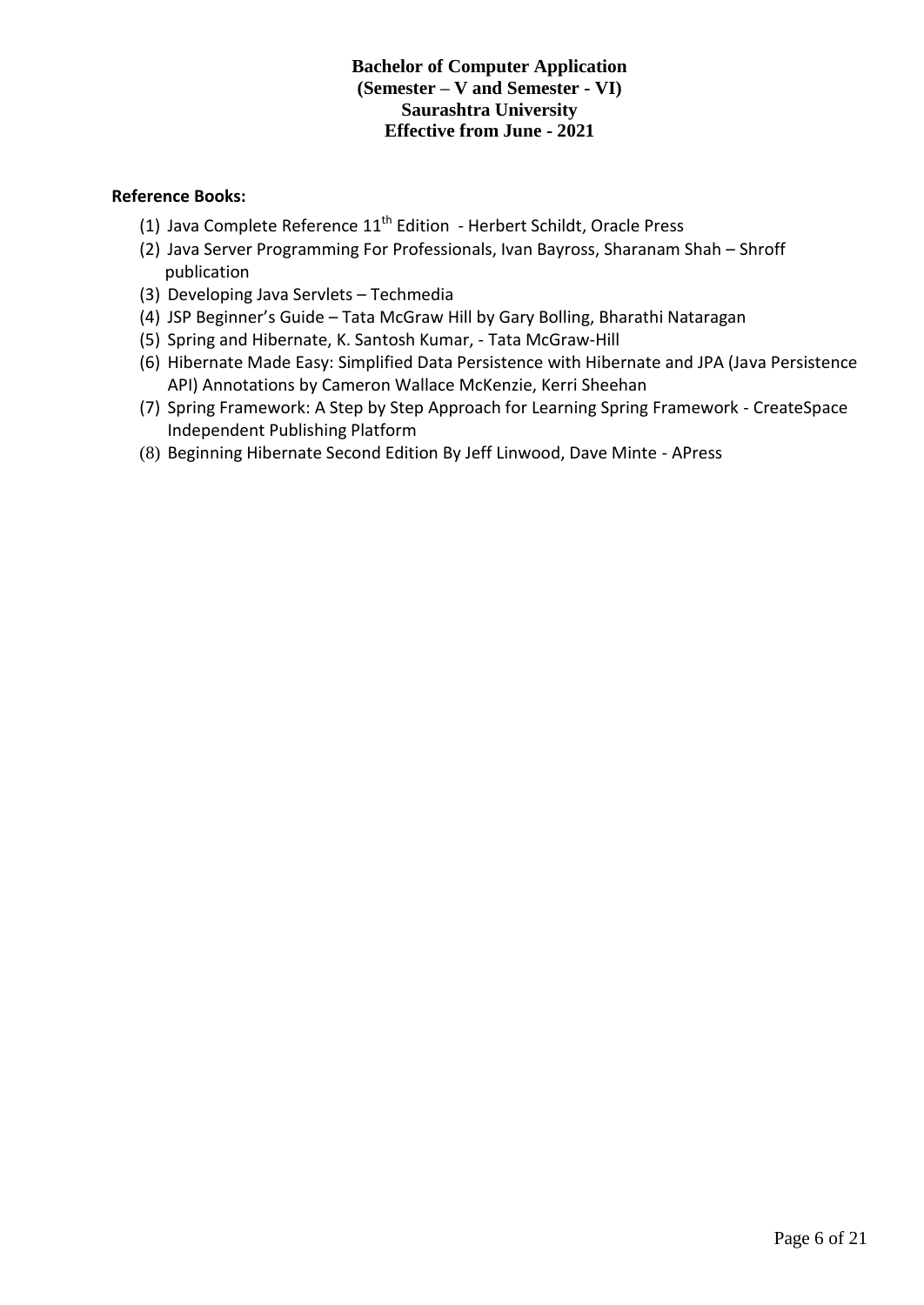| <b>Course Outcomes</b>                                                             |  |  |  |  |  |
|------------------------------------------------------------------------------------|--|--|--|--|--|
| Understand the ASP.NET framework and different controls.                           |  |  |  |  |  |
| 2. Understand form validation, apply form validation control also understand state |  |  |  |  |  |
| management.                                                                        |  |  |  |  |  |
| 3. Understand ADO. Net architecture and developing application with LINQ.          |  |  |  |  |  |
| 4. Understand and apply concept of MasterPage, CSS & Theme                         |  |  |  |  |  |
| 5. Understand application configuration with XML                                   |  |  |  |  |  |

|                  | <b>CS-26 Programming With ASP.NET</b>                                                         |                                                                                                                                                                                                                                                                                                                                                                                                                                                                                                                                                                                                                                                                                                                                                                                                                                                                           |                         |                            |  |  |
|------------------|-----------------------------------------------------------------------------------------------|---------------------------------------------------------------------------------------------------------------------------------------------------------------------------------------------------------------------------------------------------------------------------------------------------------------------------------------------------------------------------------------------------------------------------------------------------------------------------------------------------------------------------------------------------------------------------------------------------------------------------------------------------------------------------------------------------------------------------------------------------------------------------------------------------------------------------------------------------------------------------|-------------------------|----------------------------|--|--|
| Sr.<br><b>No</b> | <b>Topic</b>                                                                                  | <b>Detail</b>                                                                                                                                                                                                                                                                                                                                                                                                                                                                                                                                                                                                                                                                                                                                                                                                                                                             | Weighta<br>ge<br>In $%$ | Approx.<br><b>Lectures</b> |  |  |
| $\mathbf{1}$     | <b>Framework</b><br><b>And Web</b><br><b>Contents</b><br><b>Validation</b><br><b>Controls</b> | Overview of Asp.NET Framework<br>$\bullet$<br><b>Client Server Architecture</b><br>$\bullet$<br><b>Application Web Servers</b><br>$\bullet$<br>Installation of IIS server<br>$\bullet$<br>Types of Files in Asp.NET<br>$\bullet$<br>Types of controls in Asp.NET<br>$\bullet$<br>Page Architecture, Adding Controls to a Webpage<br>$\bullet$<br>The Page Class<br>$\bullet$<br>Webfor<br>$\bullet$<br>Introduction to standard Controls (Buttons,<br>$\bullet$<br>Textbox, Checkbox, Lable, Panel, Listbox,<br>Dropdownlist etc.)<br>Running an Asp. Net Application, File Upload<br>Control<br>What is Validation?<br><b>Client Side Validation</b><br>$\bullet$<br>Server Side Validation<br>$\bullet$<br>Types (RequieredField Validator, Range Validator,<br>CompareField Validator, RegularExpression<br>Validator, Custom Validator, ValidationSummery<br>Control) | 20                      | 12                         |  |  |
| $\overline{2}$   | <b>State</b><br><b>Management</b>                                                             | What is State?<br>$\bullet$<br>Why is it Required in Asp. Net?<br>$\bullet$<br><b>Client Side State Management</b><br>$\bullet$<br>Server Side State Management<br>Various State Management Techniques (View<br>State, Query String, Cookie, Session State,<br><b>Application State)</b>                                                                                                                                                                                                                                                                                                                                                                                                                                                                                                                                                                                  | 20                      | 12                         |  |  |
| 3                | ADO.NET And<br><b>Database</b>                                                                | Architecture of ADO.NET<br>$\bullet$<br><b>Connected Architecture</b><br>$\bullet$<br><b>DisConnected Architecture</b><br>$\bullet$                                                                                                                                                                                                                                                                                                                                                                                                                                                                                                                                                                                                                                                                                                                                       | 20                      | 12                         |  |  |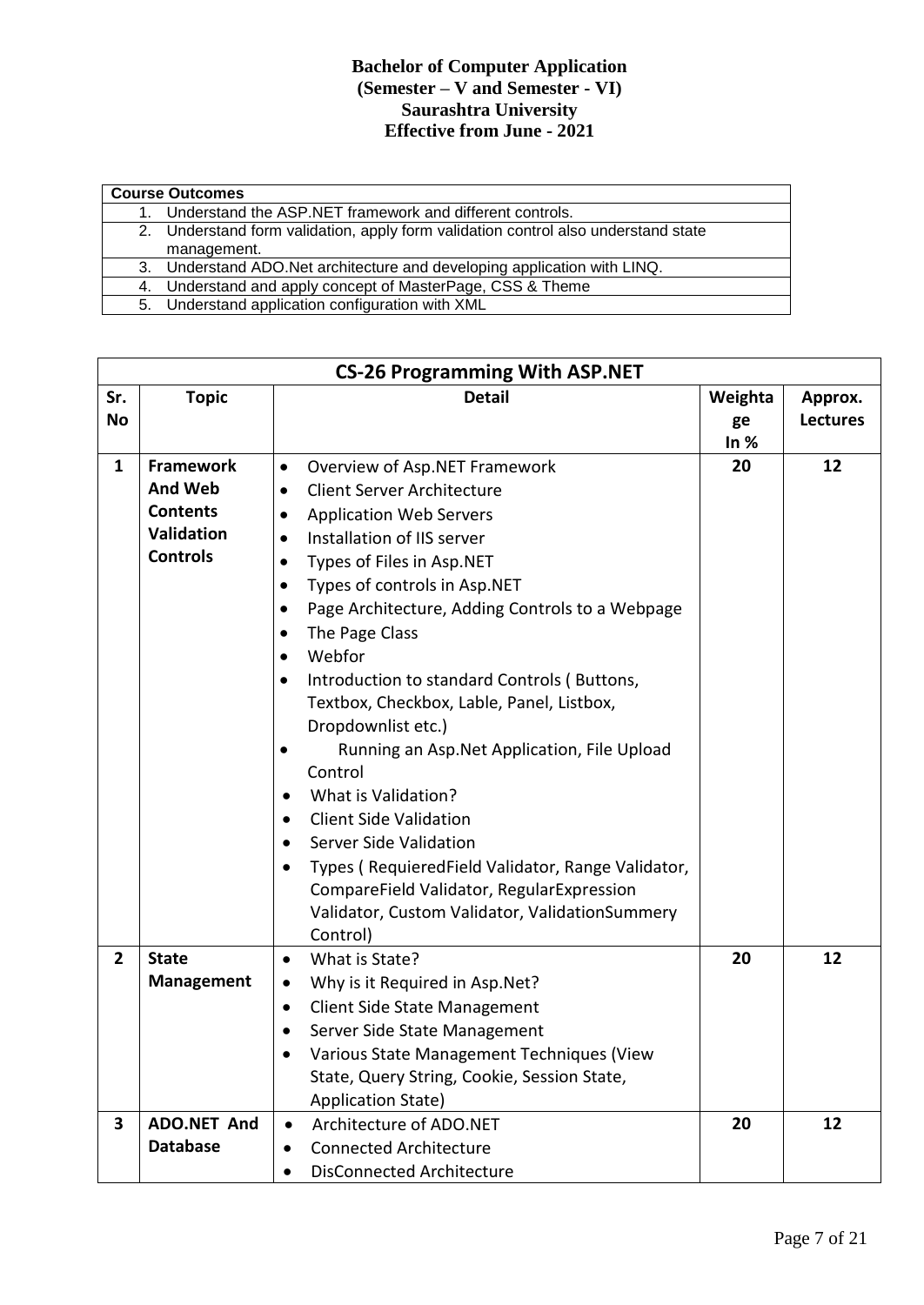|   |                                                                                                                                   | ADO.NET Classes (Connection, Command,<br>$\bullet$<br>DataReader, DataAdapter, DataSet, DataColumn,<br>$\bullet$<br>DataRow, DataConstraints, DataView etc.)<br>The Gridview Control, The Repeater Control<br>$\bullet$<br>Binding Data to DataBound Controls,<br>$\bullet$<br>Diplaying Data in a webpage using SQLDataSource<br>$\bullet$<br>Control                                                                                                                                        |     |    |
|---|-----------------------------------------------------------------------------------------------------------------------------------|-----------------------------------------------------------------------------------------------------------------------------------------------------------------------------------------------------------------------------------------------------------------------------------------------------------------------------------------------------------------------------------------------------------------------------------------------------------------------------------------------|-----|----|
| 4 | <b>Master Pages</b><br>and Theme<br>Caching,<br><b>Application</b><br><b>Pages And</b><br><b>Data</b>                             | <b>DataBinding Expressions</b><br>$\bullet$<br>What is Master Page ?<br>$\bullet$<br>Requirement Of a Master Page in an Asp.NET<br>$\bullet$<br>application<br>Designing Website with Master Page, Theme and<br>$\bullet$<br><b>CSS</b><br>Overview<br>$\bullet$<br>Page Output Caching<br>$\bullet$<br>Partial Page Caching, Absolute Cache Expiration<br>$\bullet$<br><b>Sliding Cache Expiration</b><br>$\bullet$<br>Data Caching<br>$\bullet$                                             | 20  | 12 |
| 5 | <b>Working With</b><br><b>XML</b><br>Asp.NET<br><b>Application</b><br>Configuration<br>and<br>Deployment of<br><b>Application</b> | Reading Datasets From XML<br>$\bullet$<br>Writing DataSets With XML<br>$\bullet$<br>WebServices (Introduction, HTTP, SOAP,<br>$\bullet$<br>UDDI, XML, Creating a Web Servic, Consuming a<br>Web Service)<br>Introduction To Web.Config<br>$\bullet$<br><b>Common Configuration Sections</b><br>$\bullet$<br>AppSettings<br>$\bullet$<br>Tracing<br>$\bullet$<br><b>Custom Errors</b><br>$\bullet$<br>Authentication And Authorization<br>$\bullet$<br>Deployment of Application in web server | 20  | 12 |
|   |                                                                                                                                   | <b>Total</b>                                                                                                                                                                                                                                                                                                                                                                                                                                                                                  | 100 | 60 |

# **Reference Books :**

- (1) Asp.Net Unleashed
- (2) Asp.Net Wrox Publication
- (3) Pro ASP.NET Core MVC 2 Book by Adam Freeman
- (4) Introduction to ASP.NET Web Programming Using the Razor Syntax (C#) by Tom FitzMacken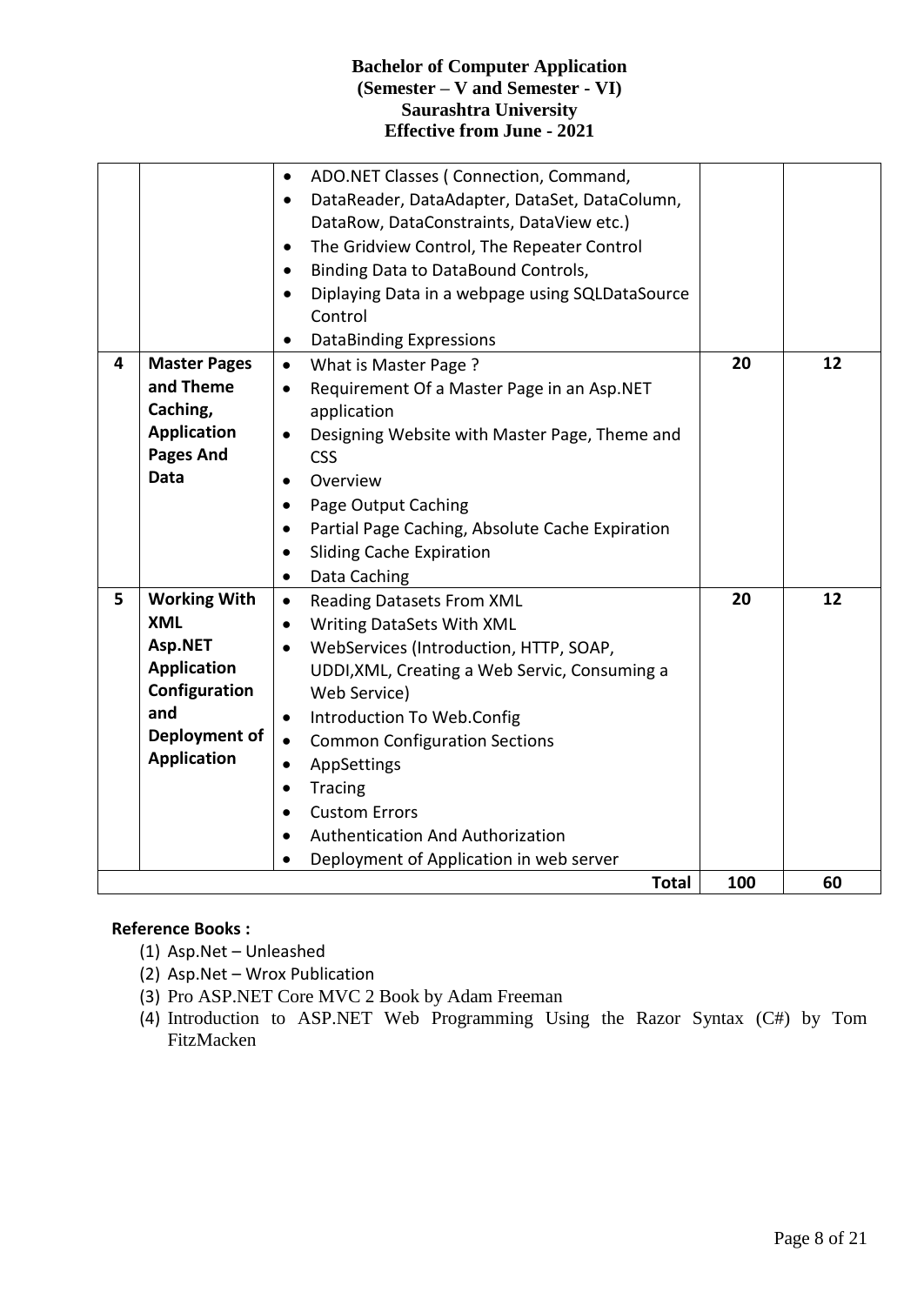# **Course Outcomes**

- 1. Understand basic of search engines and reflecting
- 2. Understand SEO objectives and defining site audience.
- 3. Apply and Implement SEO friendly website with all SEO concept.
- 4. Understand keyword research and apply it for website developments.
- 5. To track the results and measuring the success to SEO process

|                  | <b>CS-27 Web Searching Technology and Search Engine Optimization</b>                                                                                            |                                                                                                                                                                                                                                                                                                                                                                                                                                                                                                                                                                                                                                                                                                                                                                                                                                                                                                                                  |                     |                            |  |  |
|------------------|-----------------------------------------------------------------------------------------------------------------------------------------------------------------|----------------------------------------------------------------------------------------------------------------------------------------------------------------------------------------------------------------------------------------------------------------------------------------------------------------------------------------------------------------------------------------------------------------------------------------------------------------------------------------------------------------------------------------------------------------------------------------------------------------------------------------------------------------------------------------------------------------------------------------------------------------------------------------------------------------------------------------------------------------------------------------------------------------------------------|---------------------|----------------------------|--|--|
| Sr.<br><b>No</b> | <b>Topic</b>                                                                                                                                                    | <b>Detail</b>                                                                                                                                                                                                                                                                                                                                                                                                                                                                                                                                                                                                                                                                                                                                                                                                                                                                                                                    | Weightage<br>In $%$ | Approx.<br><b>Lectures</b> |  |  |
| $\mathbf{1}$     | <b>The Search</b><br><b>Engines:</b><br><b>Reflecting</b><br><b>Consciousness</b><br>and Connecting<br><b>Commerce</b><br><b>Search Engine</b><br><b>Basics</b> | The Mission of Search Engines<br> e<br>The Market Share of Search Engines<br>$\bullet$<br>The Human Goals of Searching<br>le.<br>l.<br>Determining Searcher Intent: A Challenge for Both<br>Marketers and Search Engines<br>How People Search?<br>le.<br>How Search Engines Drive Commerce on the Web?<br>þ<br>Eye Tracking: How Users Scan Results Pages?<br>$\bullet$<br>Click Tracking: How Users Click on Results? Natural<br>$\bullet$<br><b>Versus Paid</b><br><b>Understanding Search Engine Results</b><br>$\bullet$<br>Algorithm-Based Ranking Systems: Crawling, Indexing,<br>$\bullet$<br>and Ranking<br>Determining Searcher Intent and Delivering Relevant<br>$\bullet$<br><b>Fresh Content</b><br>o<br><b>Analyzing Ranking Factors</b><br>$\bullet$<br><b>Using Advanced Search Techniques</b><br>$\bullet$<br><b>Vertical Search Engines</b><br>$\bullet$<br><b>Country-Specific Search Engines</b><br>$\bullet$ | 20                  | 12                         |  |  |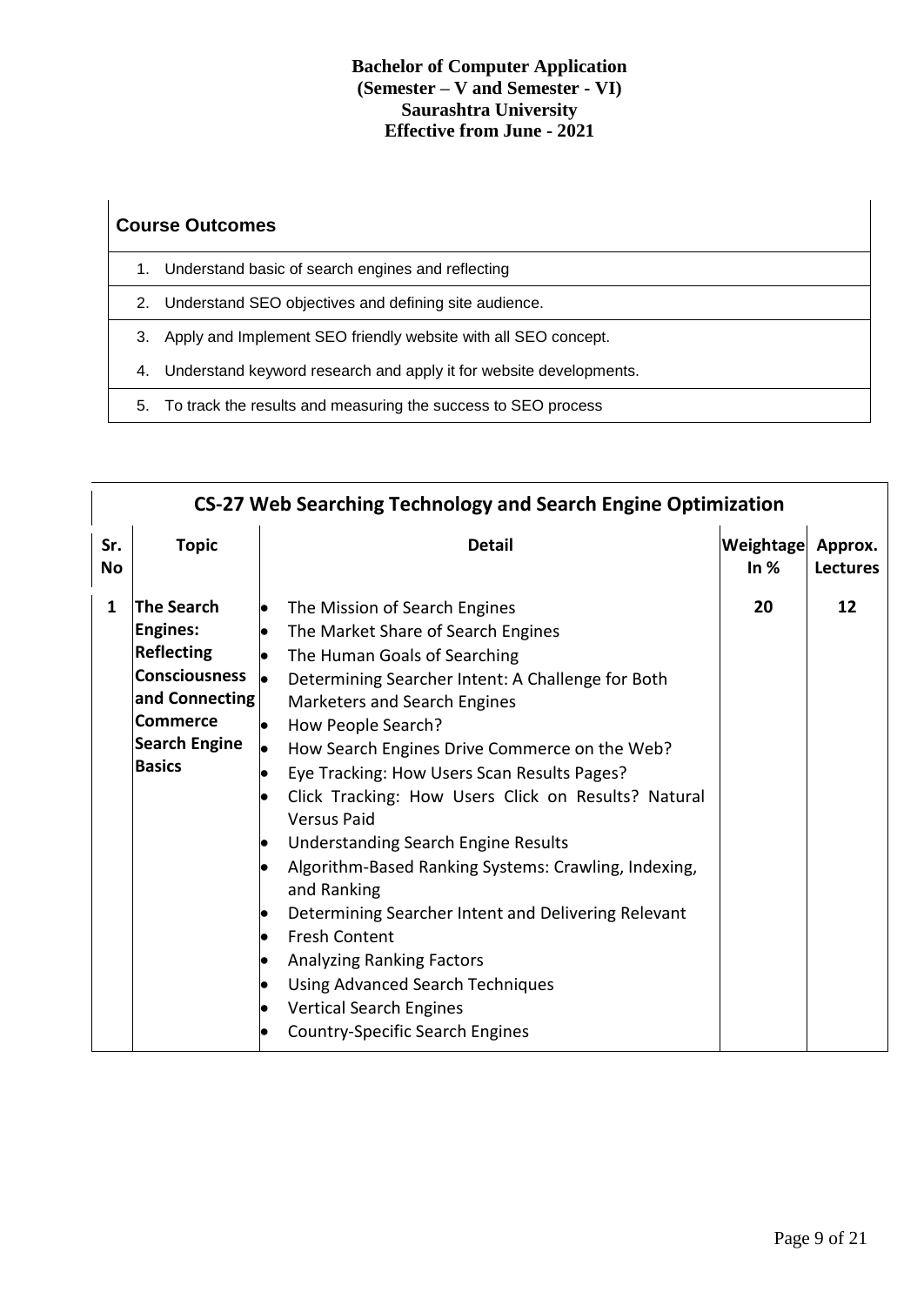| $\overline{2}$ | Determining<br>SEO Objectives  <br>and Defining<br>Site's Audience  .<br><b>First Stages of</b><br><b>SEO</b> | Setting SEO Goals and Objectives<br>Developing an SEO Plan Prior to Site Development<br>Understanding Audience and Finding Niche<br><b>SEO for Raw Traffic</b><br>SEO for E-Commerce Sales<br>SEO for Mindshare/Branding<br>SEO for Lead Generation and Direct Marketing<br>SEO for Reputation Management<br>SEO for Ideological Influence<br>The Major Elements of Planning<br>Identifying the Site Development Process and Players<br>Defining Site's Information Architecture<br>Auditing an Existing Site to Identify SEO Problems<br>Identifying Current Server Statistics Software and<br><b>Gaining Access</b><br><b>Determining Top Competitors</b><br><b>Assessing Historical Progress</b><br>Benchmarking Current Indexing Status<br><b>Benchmarking Current Rankings</b><br>Benchmarking Current Traffic Sources and Volume<br>Leveraging Business Assets for SEO<br>Combining Business Assets and Historical Data to<br>Conduct SEO/Website SWOT Analysis | 20 | 12 |
|----------------|---------------------------------------------------------------------------------------------------------------|-----------------------------------------------------------------------------------------------------------------------------------------------------------------------------------------------------------------------------------------------------------------------------------------------------------------------------------------------------------------------------------------------------------------------------------------------------------------------------------------------------------------------------------------------------------------------------------------------------------------------------------------------------------------------------------------------------------------------------------------------------------------------------------------------------------------------------------------------------------------------------------------------------------------------------------------------------------------------|----|----|
|----------------|---------------------------------------------------------------------------------------------------------------|-----------------------------------------------------------------------------------------------------------------------------------------------------------------------------------------------------------------------------------------------------------------------------------------------------------------------------------------------------------------------------------------------------------------------------------------------------------------------------------------------------------------------------------------------------------------------------------------------------------------------------------------------------------------------------------------------------------------------------------------------------------------------------------------------------------------------------------------------------------------------------------------------------------------------------------------------------------------------|----|----|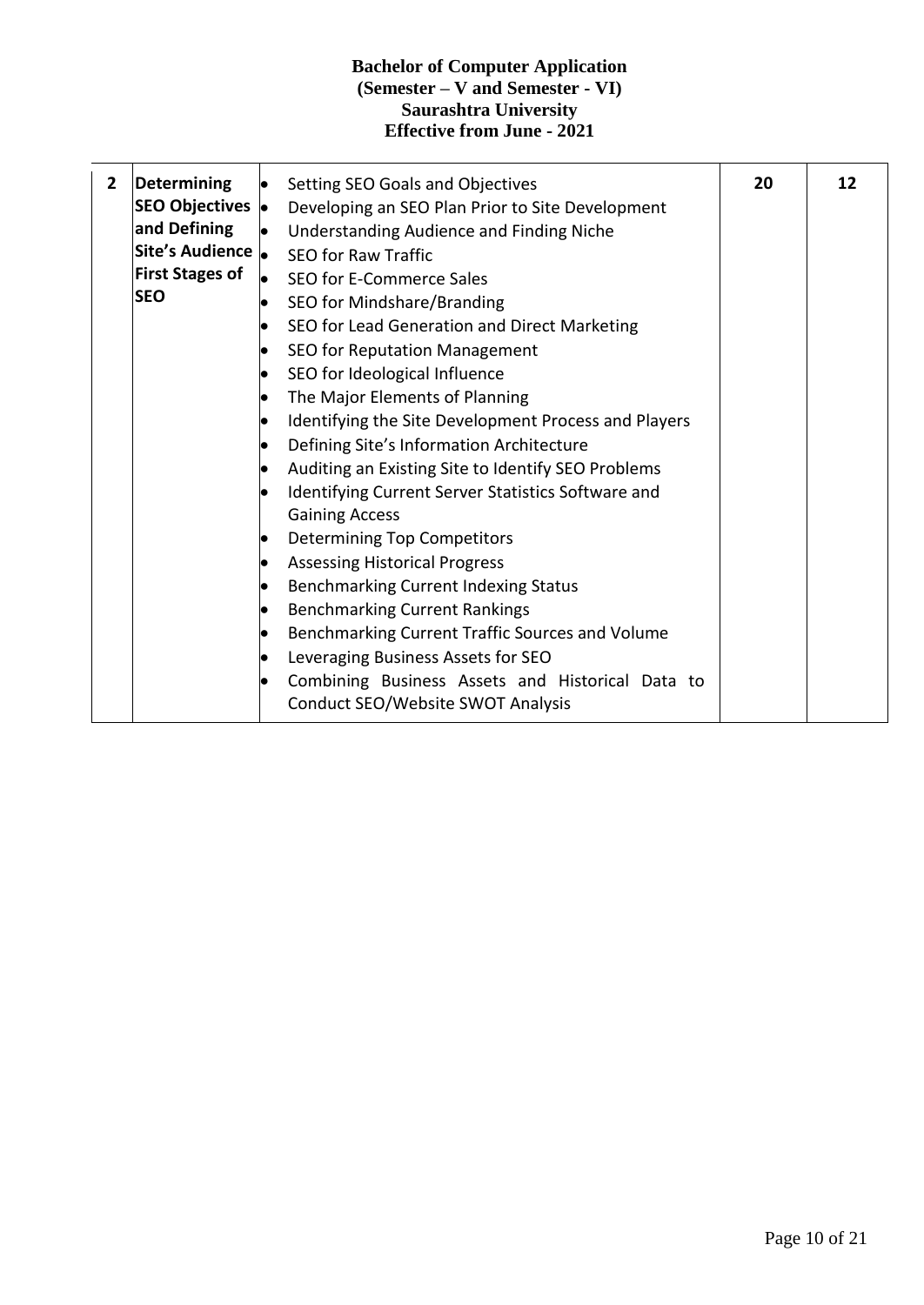| $\mathbf{3}$ | Developing an<br><b>SEO-Friendly</b><br>Website                         | Making Site Accessible to Search Engines<br>$\bullet$<br>$\bullet$<br>Creating an Optimal Information Architecture<br>Root Domains, Subdomains, and Microsites<br>$\bullet$<br><b>Optimization of Domain Names/URLs</b><br>$\bullet$<br><b>Keyword Targeting</b><br>$\bullet$<br><b>Content Optimization</b><br>Duplicate Content Issues Controlling Content with<br><b>Cookies and Session IDs</b><br>Content Delivery and Search Spider Control<br>Redirects, Content Management System (CMS) Issues<br>$\bullet$<br><b>Optimizing Flash</b><br>$\bullet$<br>Best Practices for Multilanguage/Country Targeting | 20 | 12 |
|--------------|-------------------------------------------------------------------------|-------------------------------------------------------------------------------------------------------------------------------------------------------------------------------------------------------------------------------------------------------------------------------------------------------------------------------------------------------------------------------------------------------------------------------------------------------------------------------------------------------------------------------------------------------------------------------------------------------------------|----|----|
| 4            | Keyword<br>Research,<br><b>Optimizing for</b><br><b>Vertical Search</b> | The Theory Behind Keyword Research<br>$\bullet$<br><b>Traditional Approaches: Domain Expertise</b><br> .<br><b>Site Content Analysis</b><br>$\bullet$<br><b>Keyword Research Tools</b><br>Determining Keyword Value/Potential ROI, Leveraging<br>the Long Tail of Keyword Demand, Trending,<br>Seasonality, and Seasonal Fluctuations in Keyword<br>Demand<br>The Opportunities in Vertical Search<br><b>Optimizing for Local Search</b><br><b>Optimizing for Image Search</b><br><b>Optimizing for Product Search</b><br>Optimizing for News, Blog, and Feed Search<br>Others: Mobile, Video/Multimedia Search   | 20 | 12 |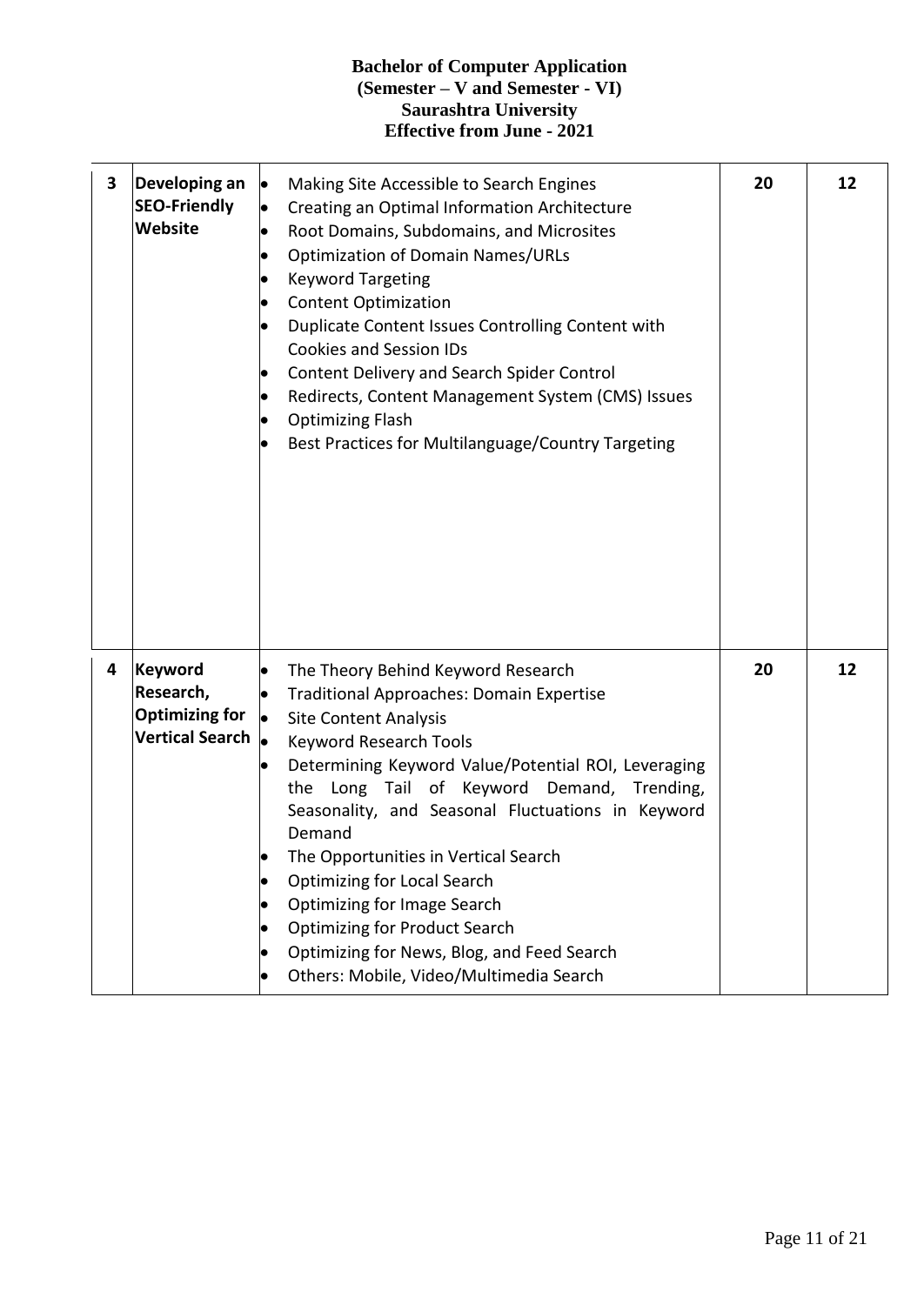| 5 | <b>Tracking</b><br><b>Results and</b><br><b>Measuring</b><br><b>Success</b><br><b>An Evolving Art</b><br><b>Form: The</b><br><b>Future of SEO</b> | Why Measuring Success Is Essential to the SEO Process<br><b>Measuring Search Traffic</b><br>$\bullet$<br>Tying SEO to Conversion and ROI<br>$\bullet$<br>Competitive and Diagnostic Search Metrics Key<br>Performance<br>Indicators for Long Tail SEO<br>lo<br>The Ongoing Evolution of Search<br>More Searchable Content and Content Types, Search<br>becoming More Personalized and User-Influenced<br>Increasing Importance of Local, Mobile, and Voice<br>$\bullet$<br><b>Recognition Search</b><br>Increased Market Saturation and Competition<br>SEO As an Enduring Art Form | 20  | 12 |
|---|---------------------------------------------------------------------------------------------------------------------------------------------------|------------------------------------------------------------------------------------------------------------------------------------------------------------------------------------------------------------------------------------------------------------------------------------------------------------------------------------------------------------------------------------------------------------------------------------------------------------------------------------------------------------------------------------------------------------------------------------|-----|----|
|   |                                                                                                                                                   | Total                                                                                                                                                                                                                                                                                                                                                                                                                                                                                                                                                                              | 100 | 60 |

# **Reference Books:**

- (1) The Art of SEO : Mastering Search Engine Optimization By Eric Enge, Stephan Spencer, Rand Fishkin, Jessie C Stricchiola, O'Reilly Media, 3<sup>rd</sup> Edition October, 2015
- (2) Google SEO Bible, Beginner's Guide to SEO, ISBN-978-1700098733, moaml mohmmed, 2019
- (3) SEO Warrior: Essential Techniques for Increasing Web Visibility By John I Jerkovic, O'Reilly Media, November, 2009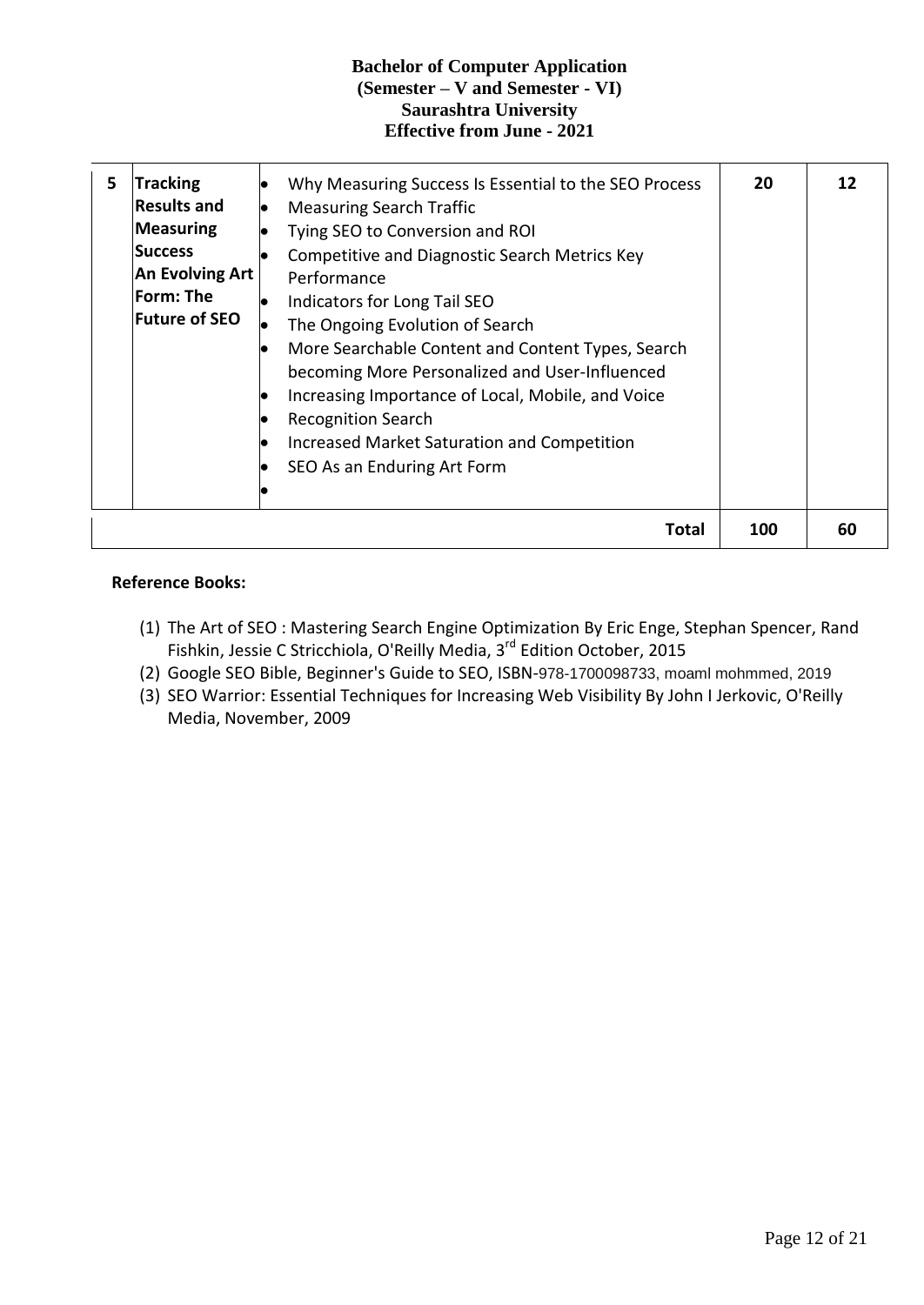| CS-28 : Practical And Viva Based On CS – 25 |       |  |
|---------------------------------------------|-------|--|
| Topics                                      | Marks |  |
| l CS – 25                                   | 100   |  |

| CS-29 : Practical And Viva Based On CS – 26 and CS-27 |       |  |
|-------------------------------------------------------|-------|--|
| Topics                                                | Marks |  |
| CS – 26 and CS - 27                                   | 100   |  |

#### **Note :**

Practical examination may be arranged before or after theory exam.

| <b>CS-30: Project Viva</b>                                                           | <b>Total Marks: 100</b> |
|--------------------------------------------------------------------------------------|-------------------------|
| Project must be developed in the computer laboratory of concern institute under the  |                         |
| supervision of faculties of concern institute on any subject of previous semester or |                         |
| current semester. (At the time of Project-Viva examination student must show all     |                         |
| the Workouts, SDLC, Documentation, Program codes and project in running mode)        |                         |

#### **Note:**

- Project must be submitted before two weeks of commencement of theory exam.
- Project viva examination may be arranged before or after theory exam.
- During the project viva examination project must be run.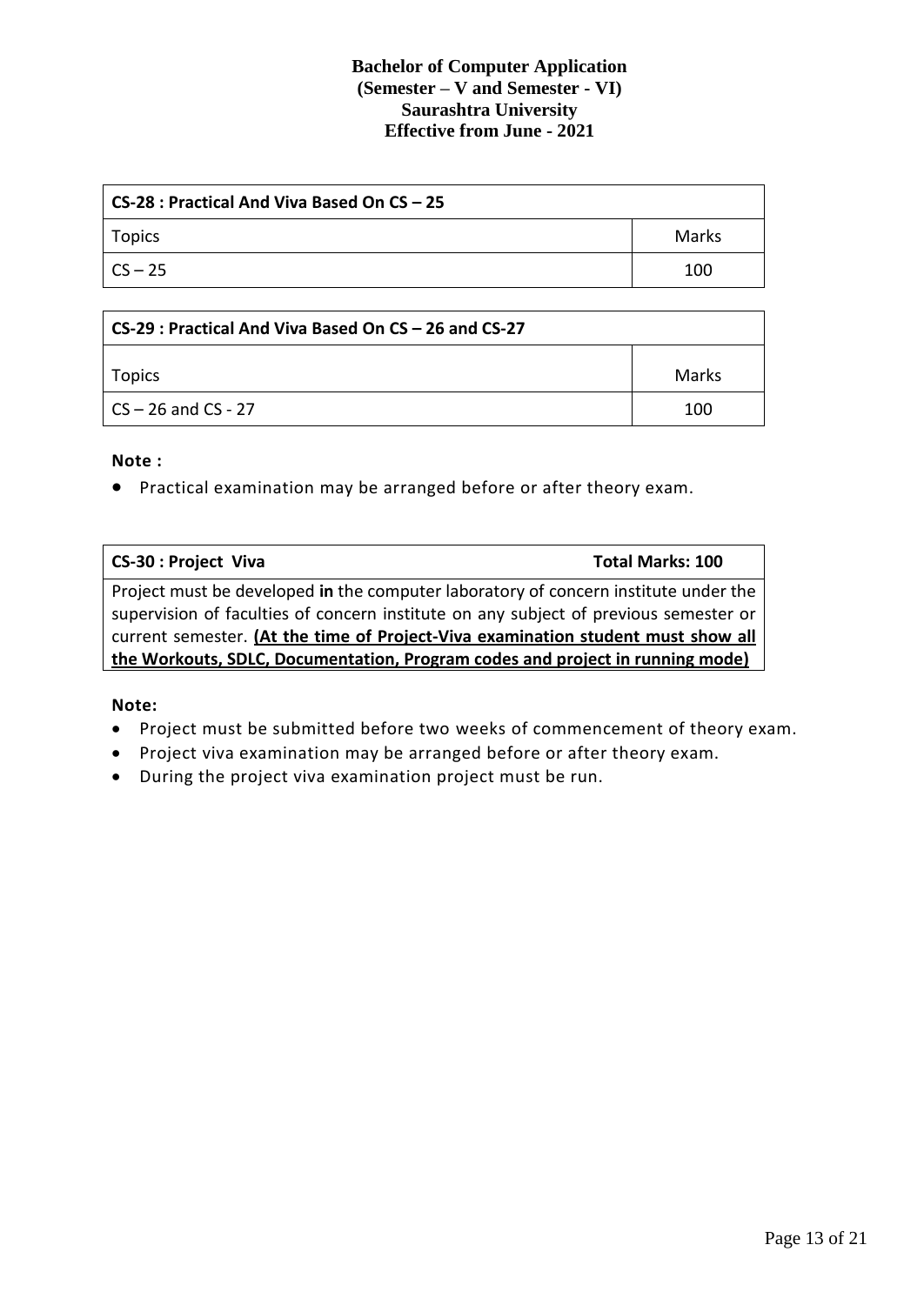| B.C.A. (Semester - VI) |                                                                                  |                                                            |                                            |  |
|------------------------|----------------------------------------------------------------------------------|------------------------------------------------------------|--------------------------------------------|--|
| SR.NO                  | <b>SUBJECT</b>                                                                   | NO. OF<br><b>THEORY</b><br><b>LECT. PER</b><br><b>WEEK</b> | <b>NO. OF PRACTICAL PER</b><br><b>WEEK</b> |  |
| $\mathbf{1}$           | $CS - 31$<br><b>Mobile Application</b><br>Development in Android<br>using Kotlin | 5                                                          |                                            |  |
| $\overline{2}$         | $CS - 32$<br>Data Warehousing with<br>SQL Server 2012                            | 5                                                          |                                            |  |
| 3                      | $CS - 33$<br>Programming in Python                                               | 5                                                          |                                            |  |
| 4                      | $CS - 34$<br>Practical - 1<br>(based on CS-31)                                   |                                                            | 6                                          |  |
| 5                      | $CS - 35$<br>Practical - 2<br>(based On CS-32 and<br>$CS-33$                     |                                                            | 6                                          |  |
| 6                      | $CS - 36$<br>Project Viva                                                        |                                                            | 6                                          |  |

Note:

- (1) Credit of each subject is 5. Total credit of semester is 36.
- (2) Total marks of each theory paper are 100 (university examination 70 marks + internal examination 30 marks).
- (3) Total marks of each practical and project-viva paper are 100. No internal examination marks in practical and project-viva papers.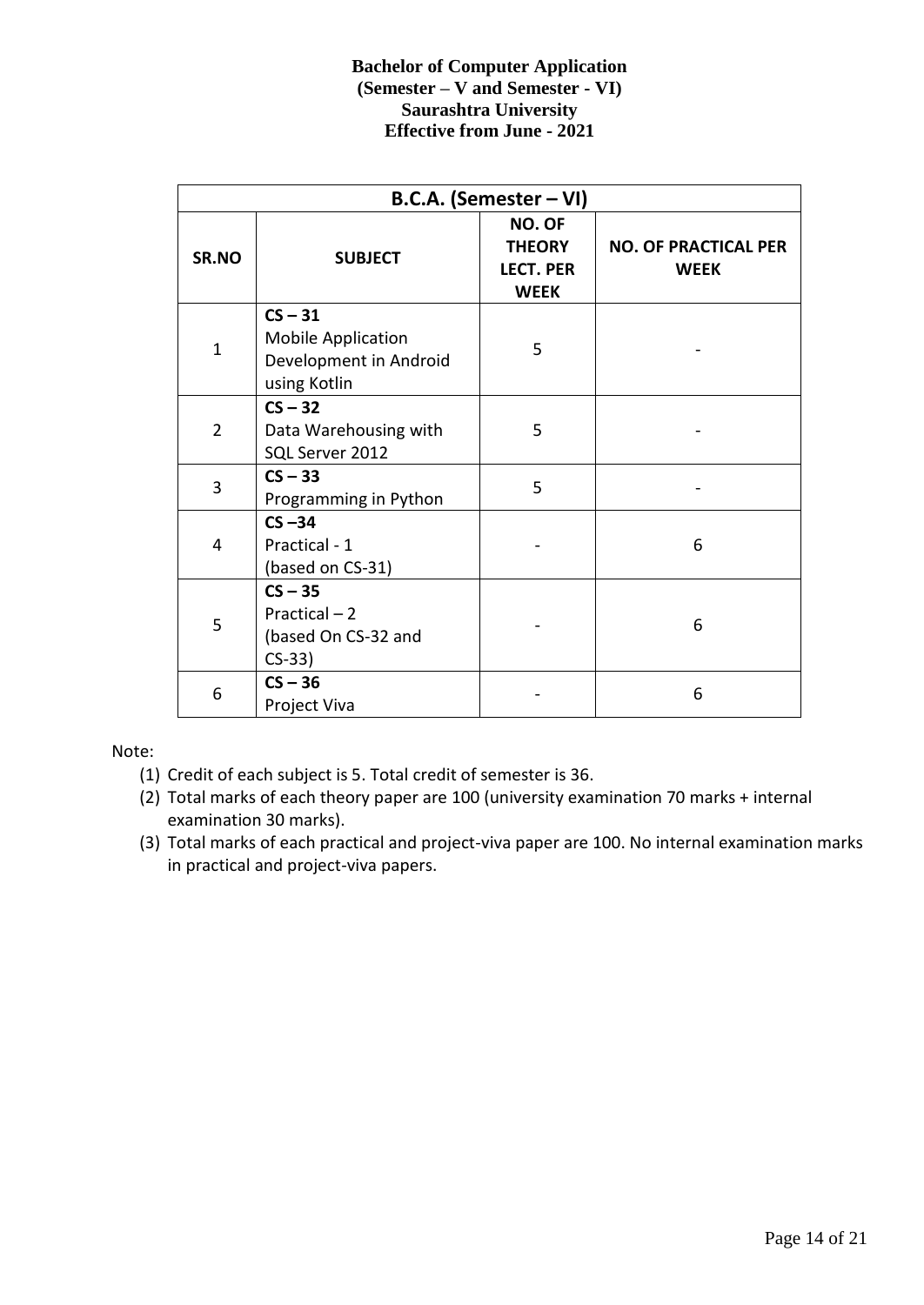| <b>Course Outcomes</b>                                                                            |
|---------------------------------------------------------------------------------------------------|
| 1. Understand basic of kotlin programming.                                                        |
| 2. Understand the basic of android and android application design.                                |
| 3. Understand the different user interface elements and develop application with those widgets.   |
| 4. Understand, apply and develop application with SQLite and Content Providers.                   |
| 5. Understand, apply and develop application with Location based services, notification services. |

|                  | <b>CS-31 Mobile Application Development in Android using Kotlin</b>                              |                                                                                                                                                                                                                                                                                                                                                                                                                                                                                                                                                                    |                         |                               |  |  |
|------------------|--------------------------------------------------------------------------------------------------|--------------------------------------------------------------------------------------------------------------------------------------------------------------------------------------------------------------------------------------------------------------------------------------------------------------------------------------------------------------------------------------------------------------------------------------------------------------------------------------------------------------------------------------------------------------------|-------------------------|-------------------------------|--|--|
| Sr.<br><b>No</b> | <b>Topic</b>                                                                                     | <b>Detail</b>                                                                                                                                                                                                                                                                                                                                                                                                                                                                                                                                                      | Weight<br>age<br>In $%$ | <b>Approx</b><br>Lectur<br>es |  |  |
| 1                | Introduction to<br><b>Kotlin</b><br>Programming                                                  | Basics of Kotlin, Operations and Priorities,<br>$\bullet$<br><b>Decision Making</b><br>$\bullet$<br>Loop Control, Data Structures(Collections),<br>$\bullet$<br><b>Functions</b><br>$\bullet$<br><b>Object Oriented Programming: Inheritance</b><br>abstract, interface, super and this, visibility<br>modifiers.                                                                                                                                                                                                                                                  | 20                      | 12                            |  |  |
| $\overline{2}$   | Introduction to<br><b>Android &amp;</b><br><b>Android</b><br><b>Application</b><br><b>Design</b> | The Open Handset Alliance<br>$\bullet$<br>The Android Platform, Android SDK<br>$\bullet$<br>Building a sample Android application<br>$\bullet$<br>Anatomy of an Android applications<br>$\bullet$<br>Android terminologies<br>٠<br>Application Context, Activities, Services, Intents<br>$\bullet$<br>Receiving and Broadcasting Intents<br>$\bullet$<br>Android Manifest File and its common settings<br>$\bullet$<br>Using Intent Filter, Permissions<br>$\bullet$<br>Managing Application resources in a hierarchy<br>Working with different types of resources | 20                      | 12                            |  |  |
| 3                | <b>Android User</b><br><b>Interface Design</b>                                                   | User Interface Screen elements<br>$\bullet$<br>Button, EditText, TextView, DatePicker,<br>$\circ$<br>TimePicker, ProgressBar, ListView,<br>GridView, RadioGroup, ImageButton,<br>Fragement<br>Designing User Interfaces with Layouts<br>Relative Layout, Linear Layout, Table<br>$\circ$<br>Layout etc<br>Dialogs<br>Drawing and Working with Animation<br>$\bullet$<br><b>Frame By Frame Animation</b><br>$\circ$<br><b>Twined Animation</b>                                                                                                                      | 20                      | 12                            |  |  |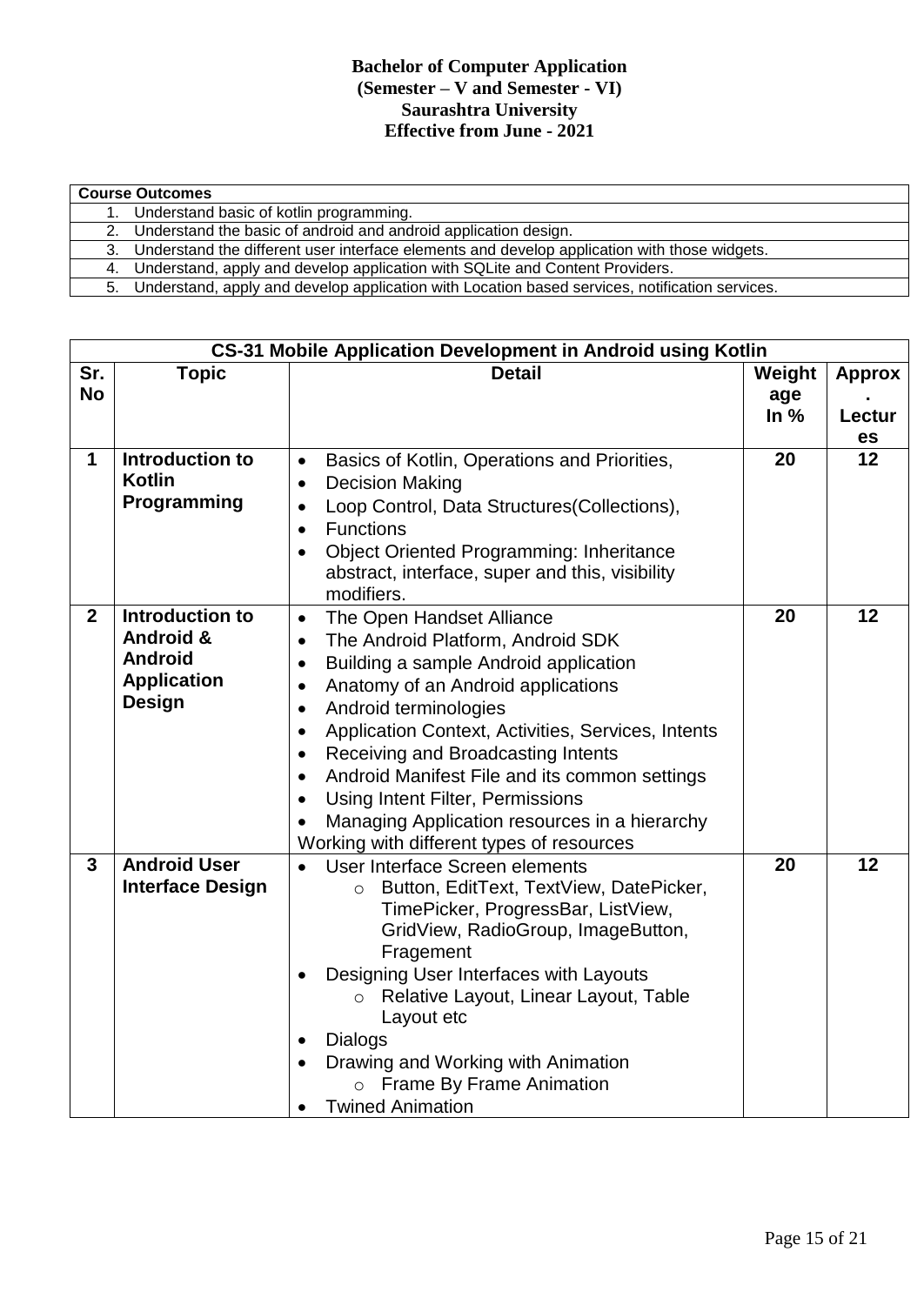| 4 | <b>Database</b><br><b>Connectivity</b><br><b>Using SQLite and</b><br><b>Content Provider</b>                                              | Using Android Data and Storage APIs<br>$\bullet$<br>Managing data using SQLite<br>٠<br>Sharing Data Between Applications with Content<br>$\bullet$<br>Providers                                                                                                                                                                                                                                                                                                               | 20  | $12 \overline{ }$ |
|---|-------------------------------------------------------------------------------------------------------------------------------------------|-------------------------------------------------------------------------------------------------------------------------------------------------------------------------------------------------------------------------------------------------------------------------------------------------------------------------------------------------------------------------------------------------------------------------------------------------------------------------------|-----|-------------------|
| 5 | <b>Location Based</b><br>Services (LBS),<br><b>Common Android</b><br>API,<br>Notifications,<br>Services,<br>Deployment of<br>applications | Using Global Positioning Services (GPS)<br>$\bullet$<br><b>Geocoding Locations</b><br>$\bullet$<br><b>Mapping Locations</b><br>Many more with location based services<br>Android networking API<br>Android web API<br>Android telephony API<br>Notifying the user, Notifying with the status bar<br>Vibrating the phone<br><b>Blinking the lights</b><br>Customizing the notifications Services<br>Application development using JSON in MySQL<br>Publish android application | 20  | 12                |
|   |                                                                                                                                           | <b>TOTAL</b>                                                                                                                                                                                                                                                                                                                                                                                                                                                                  | 100 | 60                |

# **Notes: Android application must be developed using ANDROID STUDIO 4.0**

#### **Reference Books:**

- (1) Learn Android Studio 3 with Kotlin Teg Hagos Apress 2019
- (2) Headfirst Kotlin, A Brain Friendly Guide Dawn Griffiths, David Griffiths Orilly 2019
- (3) Professional Android 2 Application Development Reto Meier, Wiley India Pvt Ltd (2011)
- (4) Beginning Android Mark L Murphy, Wiley India Pvt Ltd
- (5) Android Developer Fundamental Course Practical Book 2018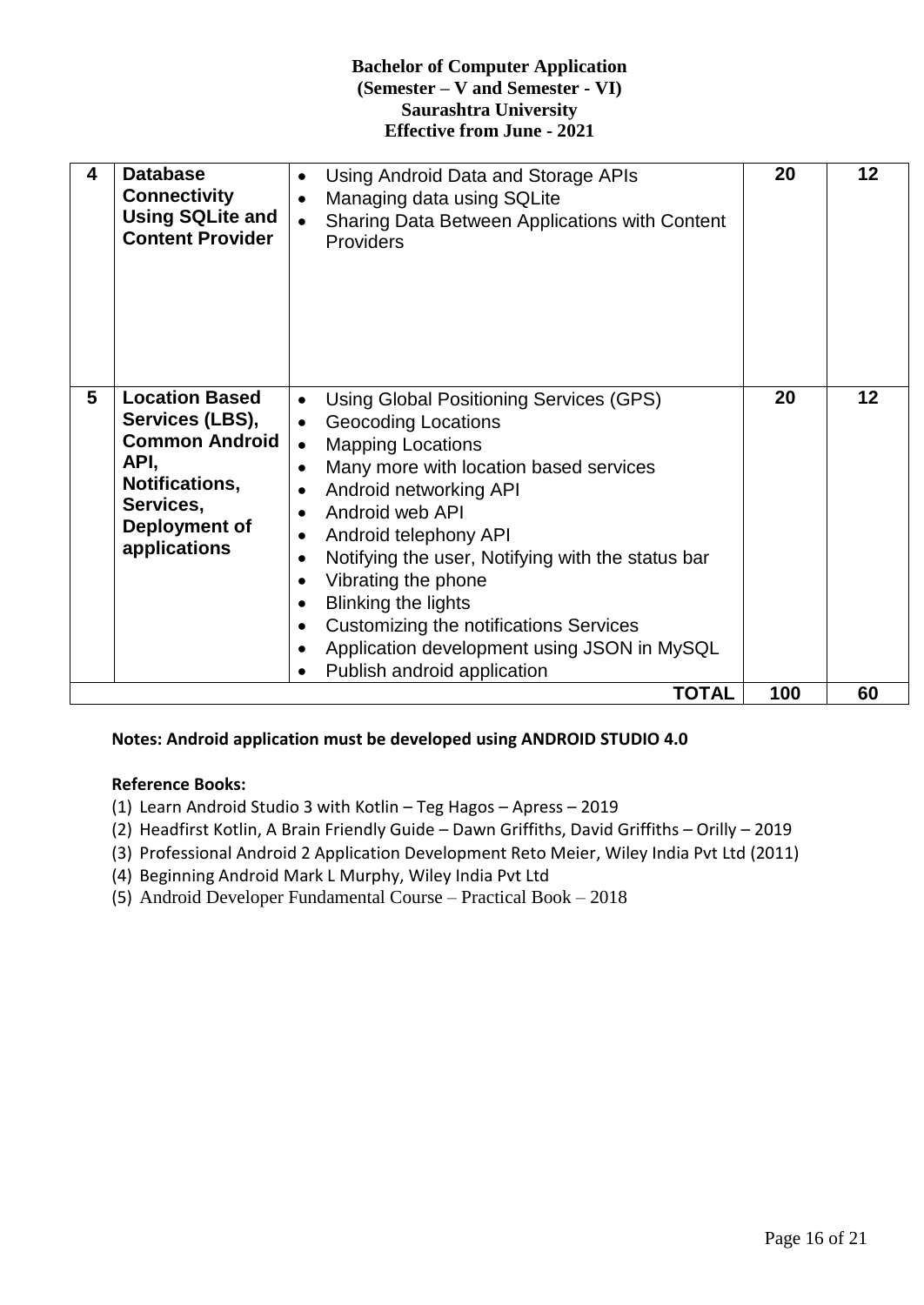|    | <b>Course Outcomes</b>                                                                                |
|----|-------------------------------------------------------------------------------------------------------|
| 1. | Understand basic of data warehousing.                                                                 |
|    | 2. Understand and apply the concept of data warehousing designing and implements.                     |
|    | 3. Understand and creating ETL Solutions with SSIS, Implementing Control Flow in<br>SSIS              |
|    | 4. Understand and apply Enforcing Data Quality, Extending SQL Server Integration<br>Services concept. |
|    | 5. Understand and deploying and Configuring SSIS Packages, Consuming Data in Data<br>Warehouse        |

| CS-32 Data Warehousing with SQL Server 2012 |                                                                                           |                                                                                                                                                                                                                                                                                        |                     |               |  |
|---------------------------------------------|-------------------------------------------------------------------------------------------|----------------------------------------------------------------------------------------------------------------------------------------------------------------------------------------------------------------------------------------------------------------------------------------|---------------------|---------------|--|
| No.                                         | <b>Topic</b>                                                                              | <b>Detail</b>                                                                                                                                                                                                                                                                          | Weightage<br>in $%$ | Min.<br>Lect. |  |
| 1                                           | Introduction to<br>Data<br>Warehousing                                                    | What Is a Data<br>$\bullet$<br>Warehouse?<br>Data Warehousing Today<br>$\bullet$<br><b>Future Trends in Data</b><br>Warehousing.<br>Data Warehouse<br>$\bullet$<br>Architecture<br>Data Flow Architecture<br>$\bullet$                                                                 | 20                  | 12            |  |
| $\overline{2}$                              | Designing and<br>Implementation<br>of Data<br>Warehousing                                 | Logical Design for data<br>$\bullet$<br>warehouse<br>Physical Design for data<br>$\bullet$<br>warehouse<br>Design dimension table,<br>$\bullet$<br>fact table for data<br>warehouse<br>Design and implement<br>$\bullet$<br>effective physical data<br>structure for data<br>warehouse | 20                  | 12            |  |
| 3                                           | <b>Creating ETL</b><br>Solutions with<br>SSIS,<br>Implementing<br>Control Flow in<br>SSIS | Introduction to ETL with<br>$\bullet$<br><b>SSIS</b><br>Exploring data sources<br>Implementing data flow<br>$\bullet$<br>using SSIS<br><b>Introduction to Control</b><br>$\bullet$<br><b>Flow</b><br><b>Creating Dynamic</b><br>Packages<br><b>Using Containers</b><br>$\bullet$       | 20                  | 12            |  |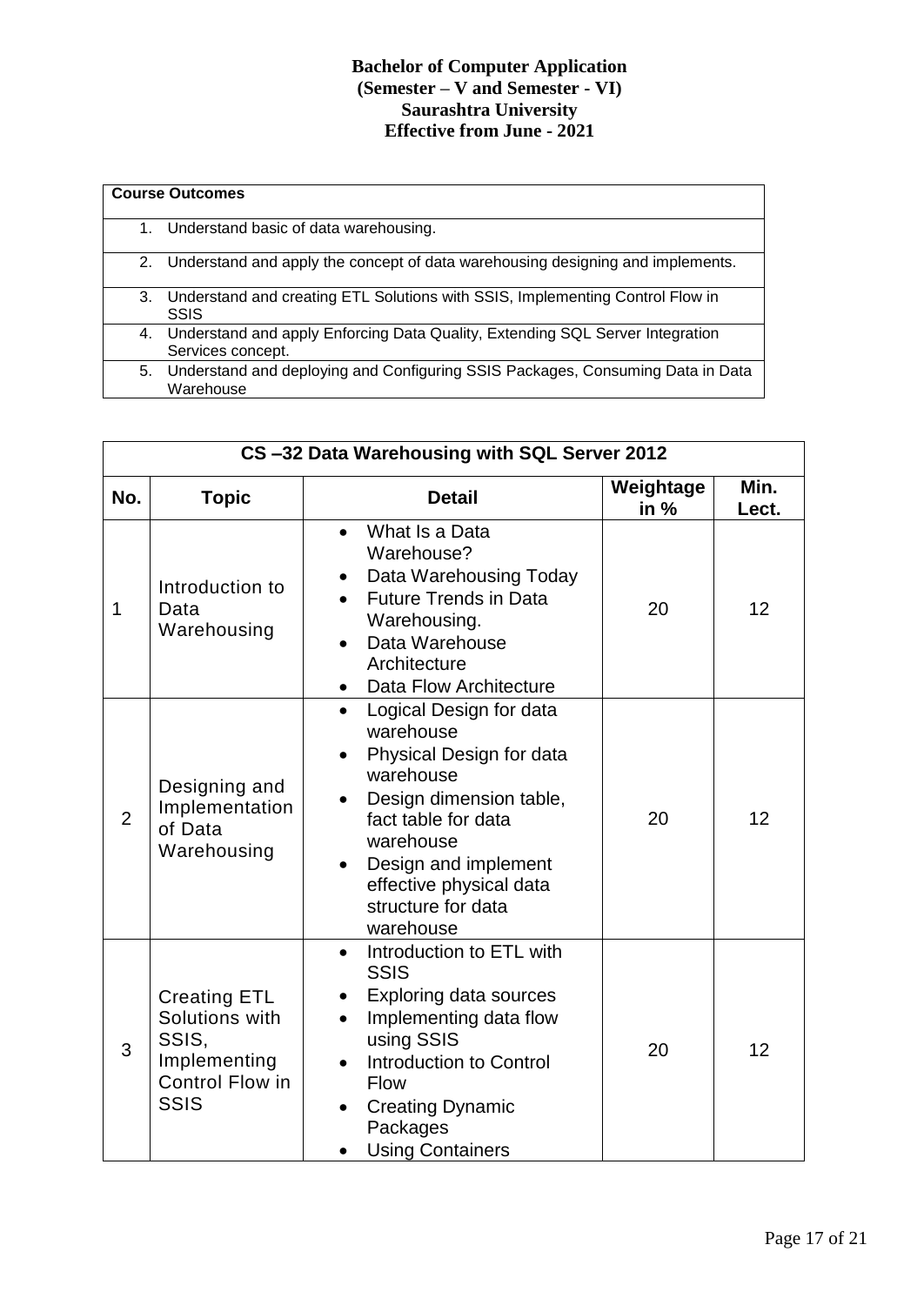|   |                                                                                                       |                                                                                                                                                                                                                                                                                          | 100 | 60 |
|---|-------------------------------------------------------------------------------------------------------|------------------------------------------------------------------------------------------------------------------------------------------------------------------------------------------------------------------------------------------------------------------------------------------|-----|----|
| 5 | Deploying and<br>Configuring<br><b>SSIS</b><br>Packages,<br>Consuming<br>Data in Data<br>Warehouse    | Overview of SSIS<br>Development<br><b>Deploying SSIS Projects</b><br>$\bullet$<br><b>Planning SSIS Package</b><br>$\bullet$<br>Execution<br>Introduction to Business<br>$\bullet$<br>Intelligence<br>Introduction to Reporting<br>$\bullet$<br>Introduction to Data<br>Analysis          | 20  | 12 |
| 4 | <b>Enforcing Data</b><br>Quality,<br><b>Extending SQL</b><br>Server<br>Integration<br><b>Services</b> | Introduction to Data Quality<br>$\bullet$<br><b>Using Data Quality Service</b><br>$\bullet$<br>to Cleanse data<br><b>Using Data Quality Service</b><br>$\bullet$<br>to match data<br><b>Using Scripts in SSIS</b><br>$\bullet$<br><b>Using Custom components</b><br>$\bullet$<br>in SSIS | 20  | 12 |

#### **Notes: For Lab Practice : Microsoft SQL Server 2012 or Higher version**

# **Reference Books:**

- (1) Implementing a Data Warehouse with Microsoft® SQL Server® 2012 Dejan Sarka Matija Lah Grega Jerkič
- (2) Building a Data Warehouse: With Examples in SQL Server Vincent Rainardi-Apress (2014)
- (3) Data mining Explained A manager's guide to customer centric business intelligence by
- (4) Data mining by Pieter Adriaans, Dolf Zantinge
- (5) Data warehousing in the real world A practical guide for business DSS by Sam Anahory,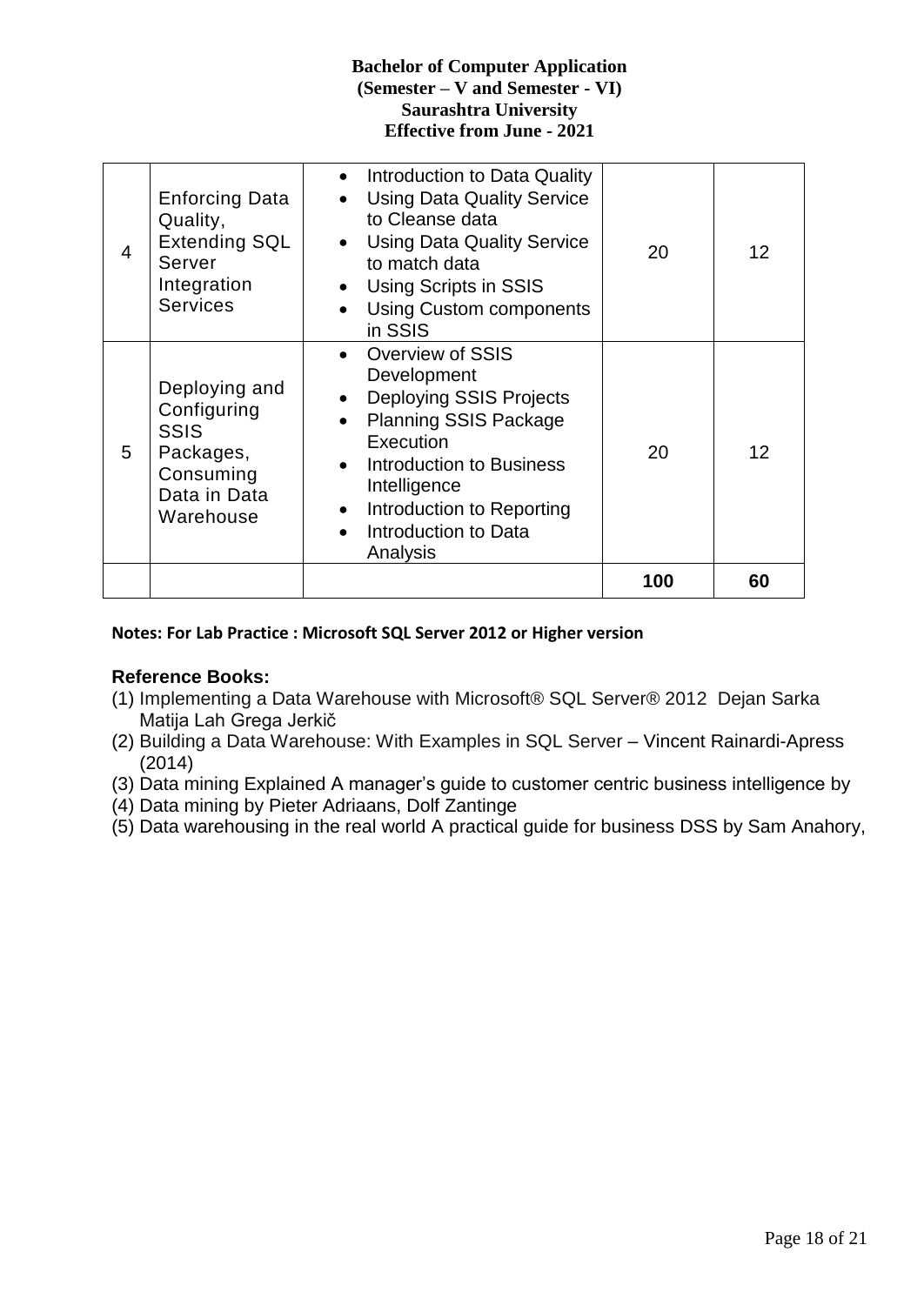|    | <b>Course Outcomes</b>                                     |  |  |  |  |
|----|------------------------------------------------------------|--|--|--|--|
|    | Understand concept of programming with python              |  |  |  |  |
|    | 2. Understand the OOP using python                         |  |  |  |  |
| 3. | Implementing the plotting using pylab                      |  |  |  |  |
|    | 4. Understand the Network programming and GUI              |  |  |  |  |
|    | 5. Understand & Implement the connecting with the database |  |  |  |  |

|                | <b>CS-33: Programming in Python</b>                             |                                                                                                                                                                                                                                                                                                                                                                                                                                                                           |                         |                            |  |  |
|----------------|-----------------------------------------------------------------|---------------------------------------------------------------------------------------------------------------------------------------------------------------------------------------------------------------------------------------------------------------------------------------------------------------------------------------------------------------------------------------------------------------------------------------------------------------------------|-------------------------|----------------------------|--|--|
| Sr.<br>No.     | <b>Topic</b>                                                    | <b>Detail</b>                                                                                                                                                                                                                                                                                                                                                                                                                                                             | Weighta<br>ge<br>In $%$ | Approx.<br><b>Lectures</b> |  |  |
| $\mathbf{1}$   | Introduction to<br>Python                                       | The basic elements of Python,<br>$\bullet$<br>Branching programs,<br>$\bullet$<br>Strings and Input,<br>$\bullet$<br>Iteration,<br>$\bullet$<br>Functions<br>Scoping,<br>Specifications,<br>and<br>$\bullet$<br>Recursion,<br>Global variables, Modules, Files,<br>$\bullet$<br>Tuples, Lists and Mutability,<br>$\bullet$<br>Functions as Objects, Strings,<br>$\bullet$<br>Tuples and Lists, Dictionaries<br>$\bullet$                                                  | 20                      | 12                         |  |  |
| $\overline{2}$ | <b>OOP</b> using<br>Python                                      | Handling exceptions,<br>$\bullet$<br>Exceptions as a control flow mechanism,<br>$\bullet$<br>Assertions, Abstract Data Types and Classes,<br>$\bullet$<br>Inheritance,<br>$\bullet$<br>Encapsulation and information hiding,<br>$\bullet$<br>Search Algorithms, Sorting Algorithms,<br>$\bullet$<br>Hashtables<br>$\bullet$                                                                                                                                               | 20                      | 12                         |  |  |
| 3              | <b>Plotting using</b><br>PyLab                                  | Plotting using PyLab,<br>$\bullet$<br>Plotting mortgages and extended examples,<br>$\bullet$<br>Fibonacci sequence revisited, Dynamic<br>$\bullet$<br>programming and the 0/1 Knapsack algorithm,<br>$\bullet$<br>Dynamic programming and divide and conquer<br>$\bullet$                                                                                                                                                                                                 | 20                      | 12                         |  |  |
| 4              | <b>Network</b><br>Programming<br>and GUI using<br><b>Python</b> | <b>Network Programming:</b><br>$\bullet$<br>Protocol, Sockets,<br>$\circ$<br>Knowing IP Address,<br>$\circ$<br>URL, Reading the Source Code of a<br>$\circ$<br>Web Page,<br>Downloading a Web Page from Internet,<br>O<br>Downloading an Image from Internet,<br>$\circ$<br>A TCP/IP Server, A TCP/IP Client,<br>$\circ$<br>A UDP Server, A UDP Client,<br>O<br>File Server, File Client,<br>$\circ$<br>Two-Way Communication<br>between<br>$\circ$<br>Server and Client, | 20                      | 12                         |  |  |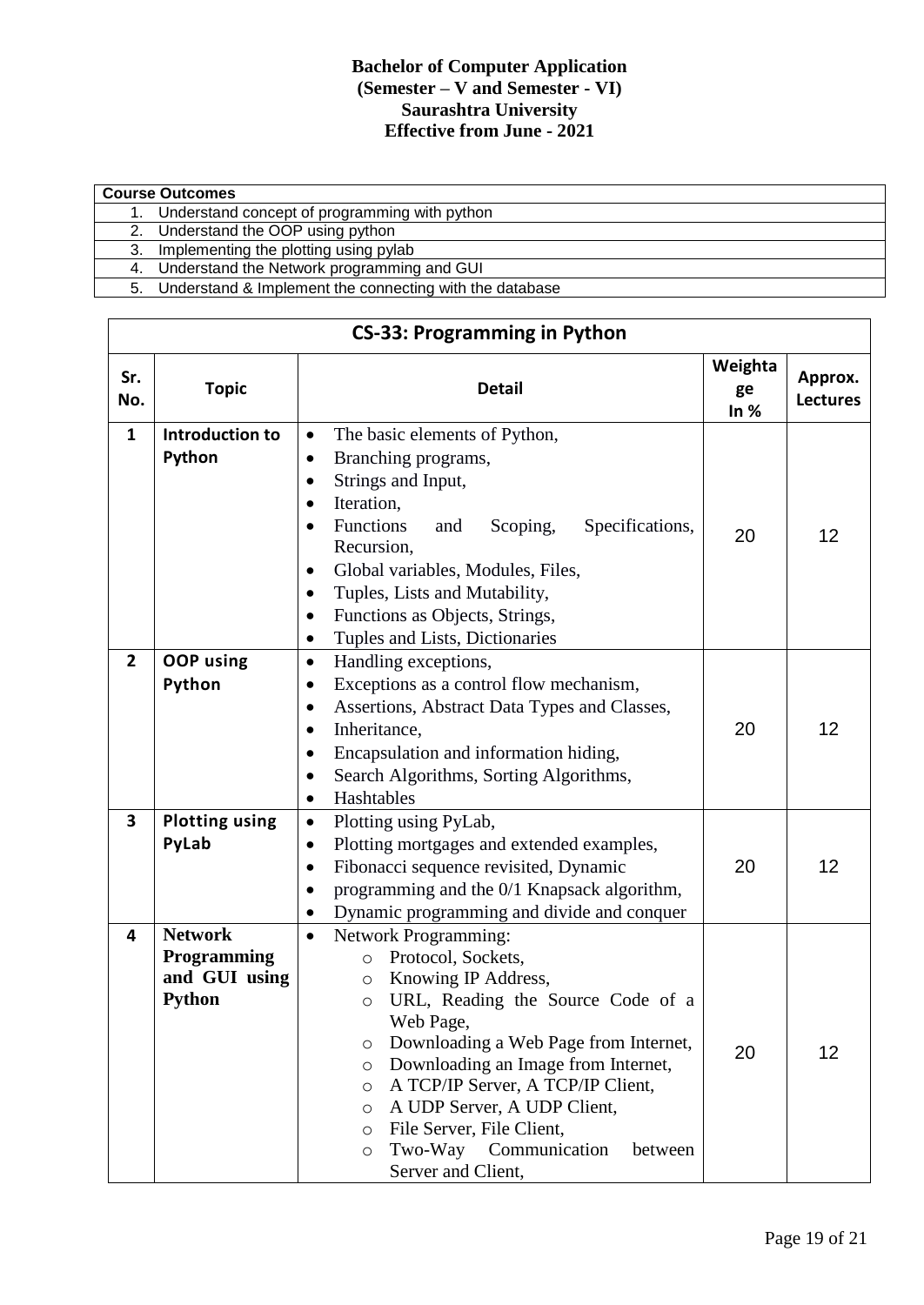|    |                   | Sending a Simple Mail.<br>$\circ$                  |     |    |
|----|-------------------|----------------------------------------------------|-----|----|
|    |                   | <b>GUI Programming:</b>                            |     |    |
|    |                   | o Event-driven programming paradigm;               |     |    |
|    |                   | creating simple GUI;<br>$\circ$                    |     |    |
|    |                   | buttons, labels, entry fields, dialogs;<br>$\circ$ |     |    |
|    |                   | widget attributes - sizes, fonts, colors           |     |    |
|    |                   | layouts, nested frames                             |     |    |
| 5. | <b>Connecting</b> | Verifying the MySQL dB Interface Installation,     |     |    |
|    | with Database     | Working with MySQL Database,                       |     |    |
|    |                   | Using MySQL from Python,                           |     |    |
|    |                   | Retrieving All Rows from a Table,                  | 20  | 12 |
|    |                   | Inserting Rows into a Table,                       |     |    |
|    |                   | Deleting Rows from a Table,                        |     |    |
|    |                   | Updating Rows in a Table,                          |     |    |
|    |                   | <b>Creating Database Tables through Python</b>     |     |    |
|    |                   | Total                                              | 100 | 60 |

# **Reference Books:**

**1)** "Core Python Programming" by Dr. R. Nageswara Rao – 2017 Edition, Dreamtech Press **2)** John V Guttag. "Introduction to Computation and Programming Using Python", Prentice Hall of India

**3)** Robert Sedgewick, Kevin Wayne, Robert Dondero, Introduction to Programming in Python, Pearson

**4)** Wesley J Chun, Core Python Applications Programming, 3rd Edition.Pearson

**5)** Michael Bowles, Machine Leaning in Python, Esssential techniques for predictive analysis, Wiley